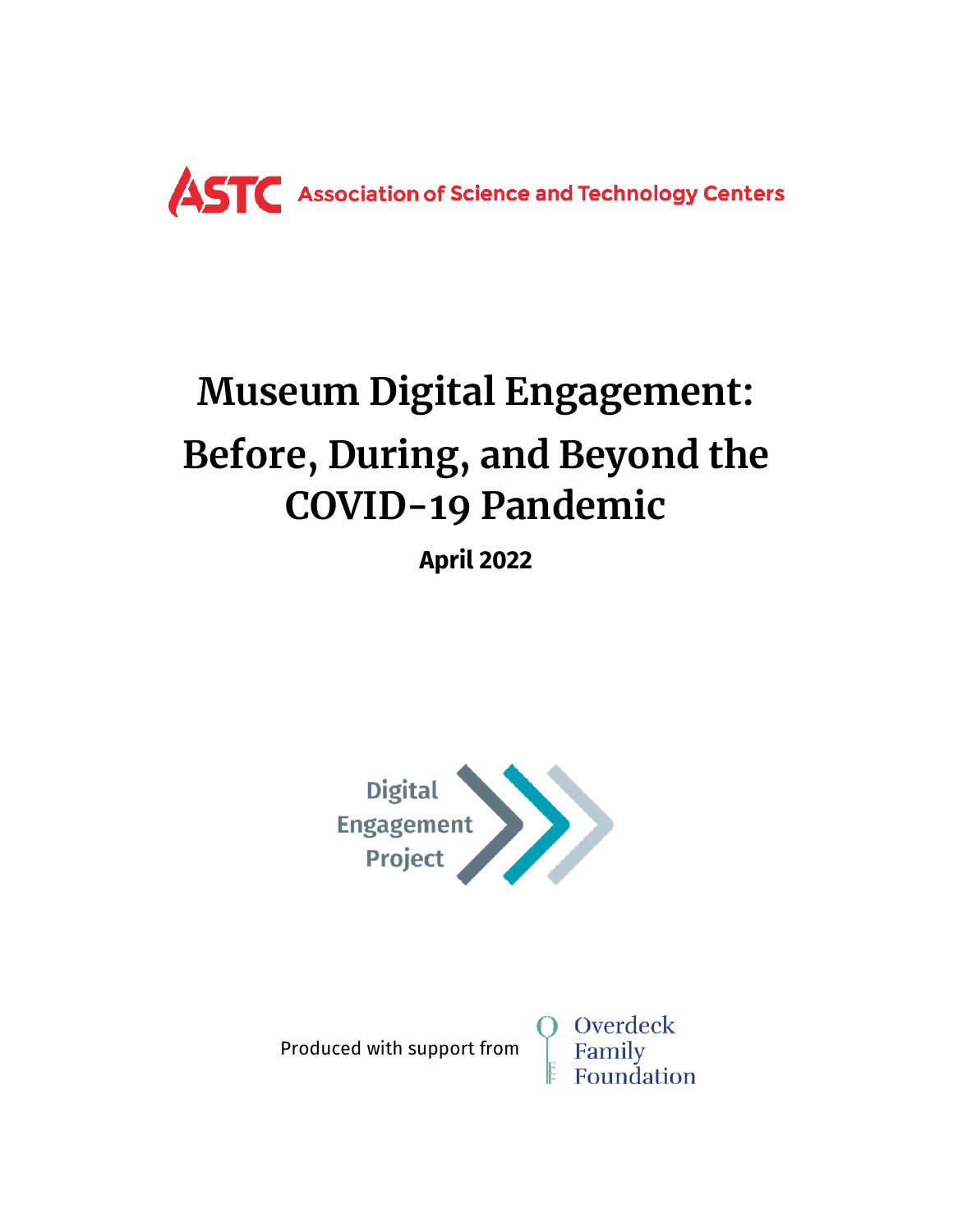

# **About this resource**

In 2021, the [Association of Science and Technology Centers](https://www.astc.org/) (ASTC) launched a project to learn about our members' experiences, challenges, and opportunities when it comes to digital engagement. We have sought to answer the question: What do science centers and museums need to continue to provide creative, effective, and equitable digital programs for diverse audiences?

We held two virtual events for science center and museum staff in 2021 and 2022, which launch generative conversations. We hope to continue these conversations in the ASTC Community of Practice on Digital Engagement and through subsequent projects that will address the future of museum digital engagement. You can learn more and access additional resources produced on our [project webpage.](https://www.astc.org/digital-engagement/)



# **Acknowledgements**

ASTC thanks our partners at [Oberg Research](http://www.obergresearch.com/) for preparing this literature review, including Heidi Kartchner, Tammy Messick Cherry, and Kaylie Schunk.

We are also grateful to the **Overdeck Family Foundation** for their support in funding ASTC's Digital Engagement Inquiry Project. The foundation is committed to inspiring young minds and strengthening family learning through out-of-school time STEM experiences.

Overdeck Family<br>Foundation

# **Suggested citation**

Association of Science and Technology Centers. (2022). *Museum Digital Engagement: A Review of Literature*. Washington, D.C.: Author. Retrieved from [www.astc.org/digital-engagement](https://www.astc.org/digital-engagement/)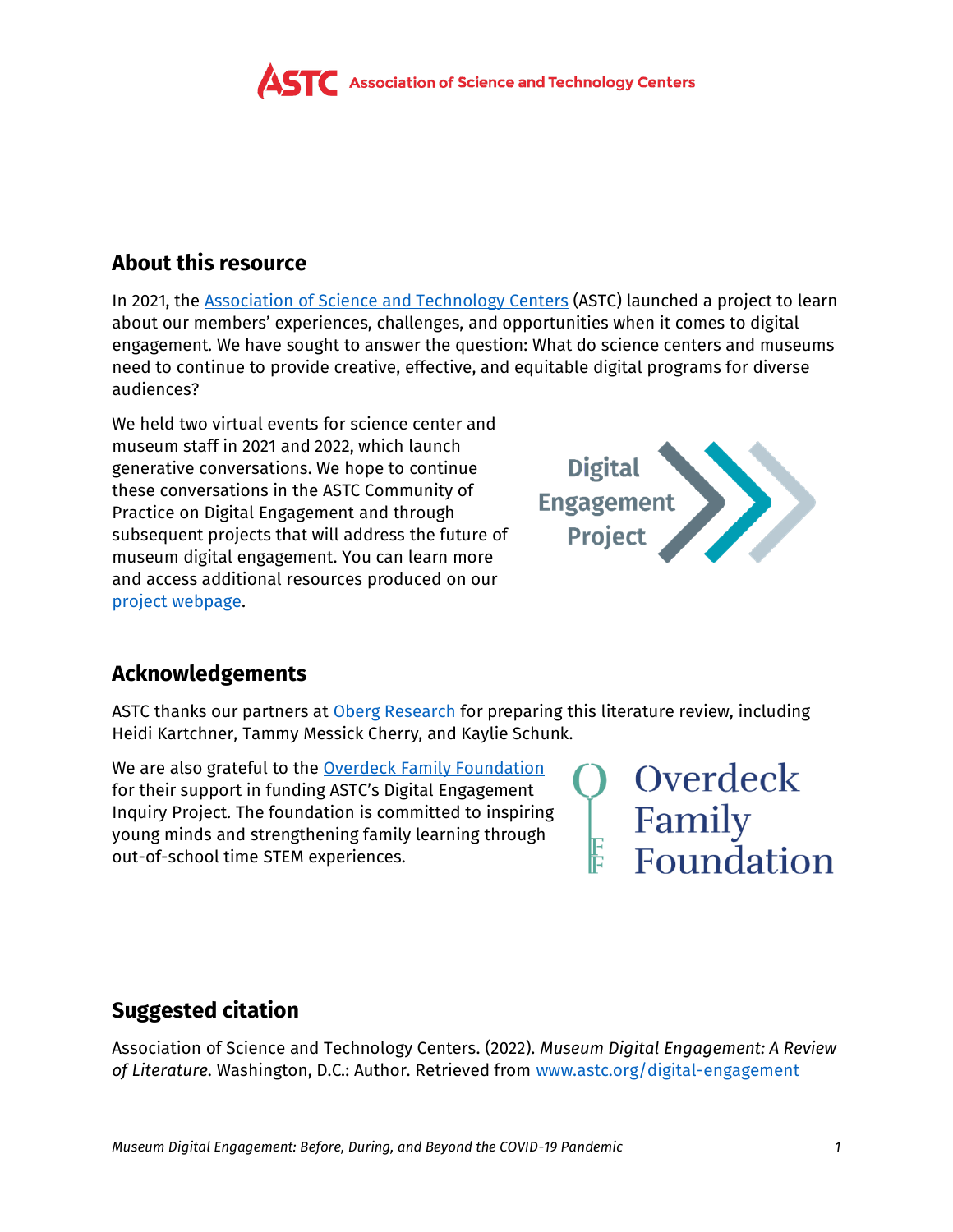

### **Introduction**

The COVID-19 pandemic prompted a dramatic increase in the number and type of digital engagement opportunities offered by museums, science centers, and other informal learning institutions. While some efforts to expand digital engagement existed pre-pandemic, the sudden pivot away from in-person experiences, especially early in the pandemic, led to a dramatic increase in the number and breadth of digital experiences across our field. As museums are now trying to determine whether and how to maintain these digital programs, this literature review helps pull together some of the most relevant knowledge about research, opportunities, and challenges that museums face in digital engagement.

# **Museums' exploration of digital engagement was limited pre-pandemic**

Prior to the pandemic, terms such as *digital engagement* and *virtual learning* often appeared in museum-based literature in reference to the technology used within a museum's walls. Distance learning opportunities were being explored and discussed as possibilities (Bontempi 2012). The museum field as a whole was experimenting with new technologies, virtual accessibility, and ways to compete in a digital world (Digital Transformation 2016).

During this time, museums were seeking to appeal to younger generations as researchers found that Millennials often made up cultural institutions' largest visitor population (Dilenschneider 2016). As a result, the field saw an increase in digital interactive elements, audio tours, and information made accessible via smartphone (Saha 2019). Technology was also being used to advance accessibility and inclusion, with seeing-through-touch methods, beacon technology, and expressive audio descriptions (Long 2018). Digital interactives were found to improve conceptual understanding, particularly about science topics (Yoon 2012). As museums digitized their collections and made images available under Open Access policies, visitor interest increased (Song 2017), and, as museums began incorporating technology into their spaces, researchers called for digital improvements that were purposeful, not flashy (Butler 2017).

In addition, museums were offering *museum distance education*. In the mid to late 1990s, museums began offering distance learning opportunities and using streaming media to provide recorded content to visitors (Bontempi 2012). Distance learning was largely focused on supporting K–12 education through partnerships with schools and youth organizations, while digital interactives enhanced experiences within the physical museum. The presence of distance education and digital learning varied across institutions based on the expertise and the institution's funding. Many museum teams still believed that they best engaged with visitors physically at the institution, but they were also experiencing an increase in traffic to their institutions' websites and social media platforms (Digital Transformation 2016).

In the 2010s, museums were beginning to recognize the value of personalized and immersive experiences within the digital sphere. As a result, some museums— created experiences on platforms like Second Life—an online multimedia platform that allows people to create an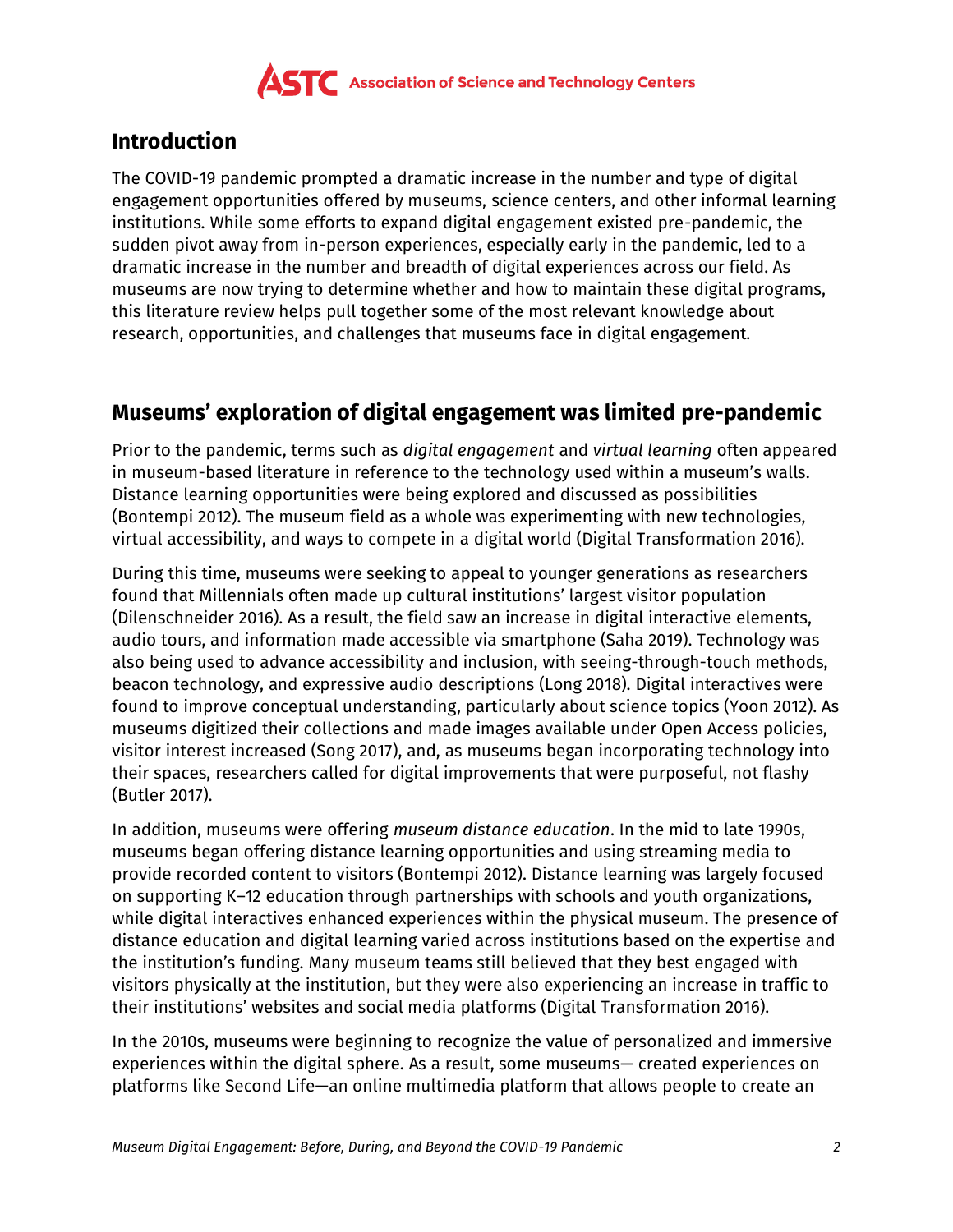

avatar in an online world (Wikipedia 2022)—that allowed visitors to "participate in gatherings, listen to lectures, and to interact with the collections" (Bontempi 2012). Museums were using the internet and technology to increase their reach.

The most common challenges for pre-pandemic digital engagement included funding sources, need for evaluation, training for staff in the use of digital technologies, and having defining purposes for projects (Lang 2016). Additional challenges included lack of access to technology (Bowen 2017), technology malfunctions (Din 2015), and the cost of maintaining equipment (Hardee 2015). Museums were also looking to stay relevant and compete for visitors' limited recreational time (Culture Tracker 2017). Many of these challenges have persisted through the height of the pandemic and are now receiving increased attention as more museums join the digital programming landscape.

The pre-pandemic literature on digital engagement and distance learning is still very relevant to the museum field. While the pandemic served as an impetus for dramatically increasing the digital engagement opportunities offered, many of these ideas existed prepandemic and even faced some of the same challenges that museums are facing today.

# **Museums focused on digital engagement during the pandemic**

In December 2019, as the COVID-19 pandemic began and public spaces started to close for an unknown amount of time, museums, science centers, and other informal learning institutions were compelled to imagine new ways to interact with their visitors. Many of these institutions relied heavily on—welcoming visitors into their physical spaces (Ennes 2021). But, as a result of the pandemic, museums could no longer use their physical gallery spaces and digital engagement became the only option as museums closed their doors (Ennes 2021). As their digital engagement efforts grew, museums encountered challenges and opportunities in the areas of accessibility, engaging visitors online, collaboration, funding, staff burden, and effective evaluation.

#### **Accessibility**

As museums increased their digital learning offerings, challenges and successes around accessibility came to the forefront. Museum teams found that digital engagement could increase their reach beyond their immediate communities as they used virtual reality and digital experiences to welcome distant visitors into their spaces (Mamur 2020). Additionally, accessibility increased as transcripts, subtitles, and translations could be added to digital programs (especially with recorded content) more easily than in-person programs—though not all museums put in the effort to include these accessibility features (Peruzzi 2020).

However, shifting to digital programs also highlighted disparities in access to technology and digital content. For example, not everyone has equitable access to internet services (Reddick 2020), museums in developing areas around the world have not been able to provide online content (Unesco 2020), and the elderly tend to avoid online learning (Park 2021). Additionally, technology that is not easy to use is seen as a barrier and these expectations have only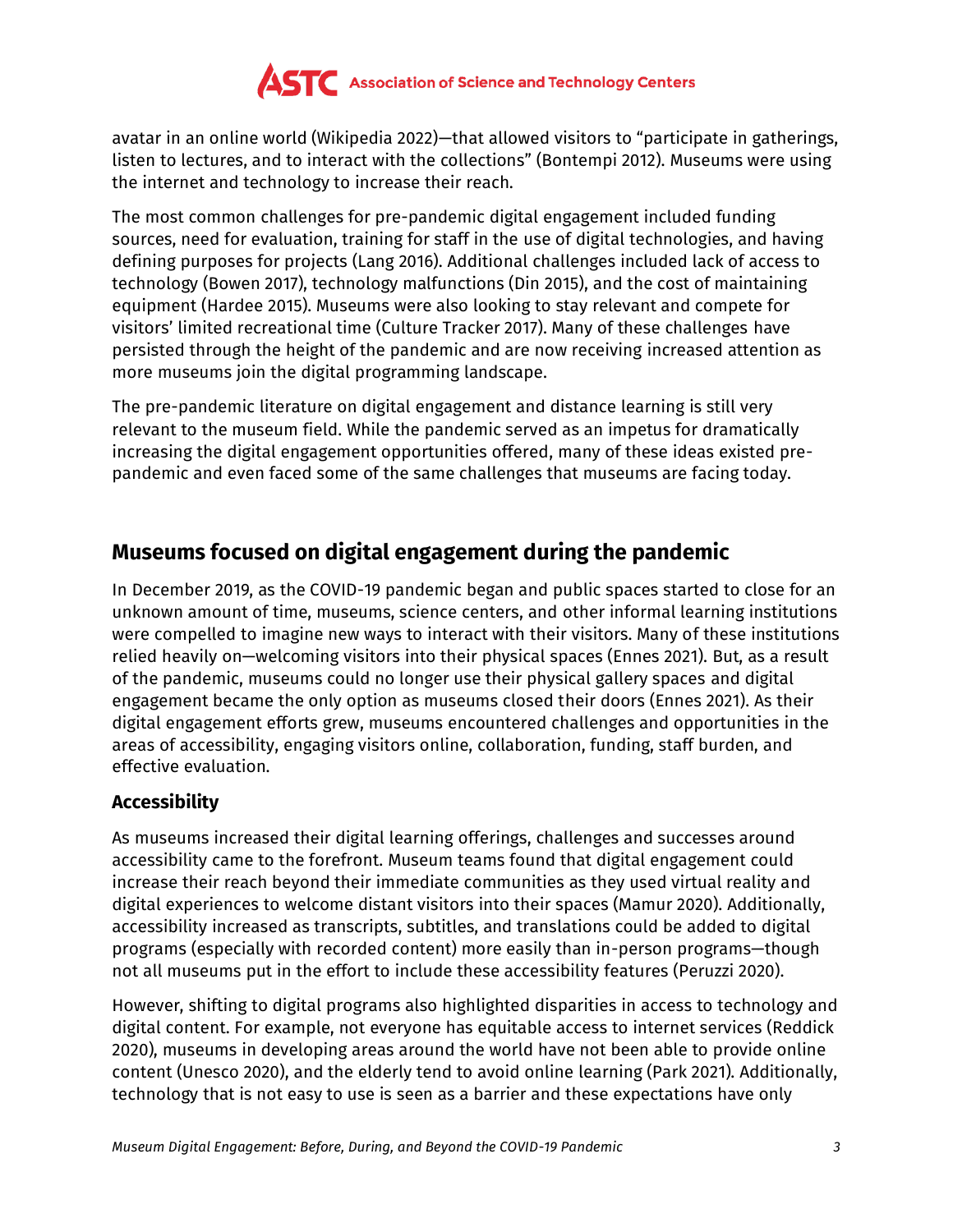

increased as a result of the pandemic (Dilenschneider 2021). Some museums struggled to purchase technology when supply chains were disrupted, and manufacturing processes slowed. Museum practitioners have also stated that new technology adds another layer of stress to programming as they never know when or how it might malfunction (Ennes 2021b).

For some institutions, the move to digital offered a chance to create more accessible, inclusive, and user-friendly programming. For example, the Olana State Historic Site had to quickly adapt its in-person, creative aging program for audiences ages 55 and up into the institution's first online course. They found that digital programming was a more accessible and cost-effective option because homebound audiences could participate, travel time and inclement weather were no longer factors, and the lack of physical supplies reduced costs (Sachar 2020). Additionally, organizations such as The Museum Learning Hub are creating and offering free training resources for small museums, including modules on digital accessibility training (Museum Learning Hub 2022). The American Association for State and Local History is championing the free Clio app to create virtual tours of their institutions (Wuertenberg 2020).

#### **Equity and anti-racism**

Many museums are working to address equity and anti-racist issues (Wallace 2021) and—in many cases—digital programming is being used to support these efforts. For example, the Exploratorium worked with 500 Queer Scientists to hold a digital event that discussed the development of an exhibit that will tell first-person stories of LGBTQ+ women and gender minorities working in STEM, while centering people of color. (Exploratorium 2022). The Stonewall National Museum and Archives launched *In Plain Sight*—a virtual exhibit of "a digital timeline that highlights pivotal LGBT figures and achievements" (Arnold 2021). Additionally, museums are digitally sharing exhibits on black history, racism, and protest (Nalewicki 2020).

#### **Engaging visitors online**

Competing for visitor attention online is different than competing for visitorship in-person, as digital content is now virtually endless (Ciecko 2020), while people's recreational time is limited. During the pandemic, children and students spent more time on computers and other devices than before the pandemic, so in leisure time, parents pushed for screen-free pursuits (Osmanski 2021). Museums have an advantage in that they are seen as credible sources of information and this reputation was even more apparent during the pandemic (Dilenschneider 2021). The most searched terms of 2020 that started with the word "virtual" were "virtual field trip" followed by "virtual museum tours" which shows people's strong interest in connecting with cultural institutions during the first year of the pandemic when normal activities were disrupted (Davis 2020). The increased digital presence of museums has served to increase the public perception of their trustworthiness (Hekkers 2021).

There are many different ways that museums have been engaging their audiences in the digital space, and—because visitors are not a homogenous population—different opportunities appeal to different people. Some visitors want personalized, engaging, and shareable experiences; some prefer storytelling formats, such as curator talks or programs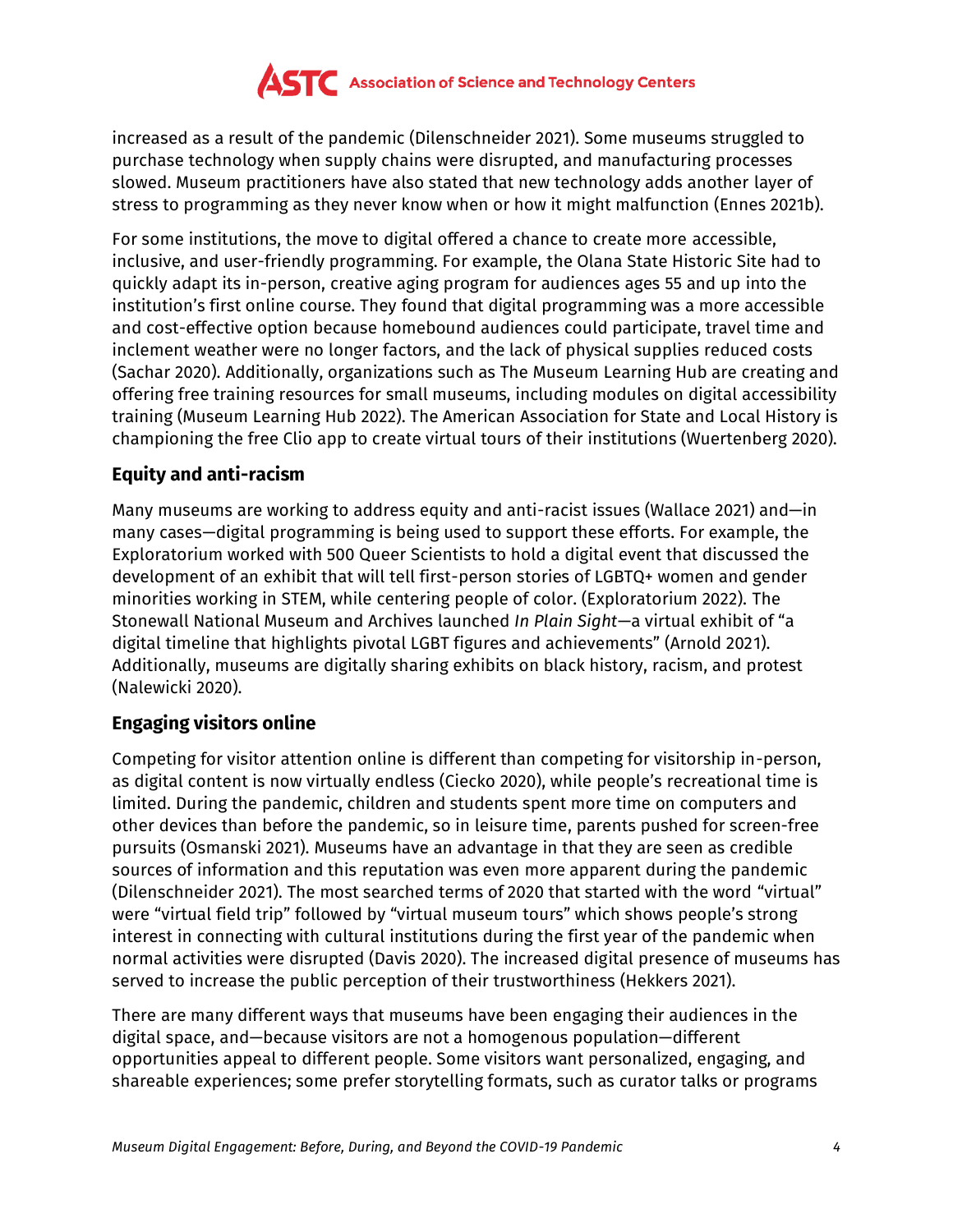

presented as a series of episodes that are short, answer a question, and have an enthusiastic host; while other visitors want longer, more informationally dense material (Wilkening 2021, New Technology 2022). Museums and science centers rose to the challenge by creating many different types of programming.

Some museums moved their in-person experiences online. The National Children's Museum created an online quiz so that children could discover their inner "Climate Action Hero," just like they would in person (National Children's 2022). The Tech Interactive—a science and technology center in San Jose, California—started a TikTok account that has reached millions of users with short, engaging, easily digestible scientific information and facts (The Tech Interactive 2022). Other museums created podcasts, like the Museum of Science, Boston, with their "Pulsar" podcast that features interviews with museum educators and notable scientists, researchers, and engineers. (Pulsar 2022). Some institutions created virtual visits and 3D tours of their museum spaces, like the New York Botanical Garden that allows visitors to take a virtual walk through their gardens (Feinstein 2020) or the North Carolina Museum of Natural Science's 3D virtual tours (Virtual and Self-Guided Tours 2022). Still other institutions found engaging ways to use their empty space, like the Shedd Aquarium, which let their animals wander the galleries (Maragos 2020), and the many zoos and aquariums that set up live cameras on their animals (Ciecko 2020). Many museums took advantage of the pandemic to create or expand on their virtual field trips for schools and students who cannot otherwise come in person. The National Air and Space Museum adapted its planetarium show so that it could be experienced virtually (Virtual Planetarium Shows 2021). Some programs are presented live with limited visitor interaction, such as Junior Science Cafes at the Museum of Science and Industry Chicago (Field Trips 2022). Some programs, like one from the Monterey Aquarium, allow visitors to interact with museum staff and other visitors through interactive platforms such as Twitch (MontereyAq 2022). Other institutions pre-record their content so that visitors can experience it on-demand. For example, the California Science Center offers both "on-demand" virtual field trips that have been pre-recorded as well as live virtual field trip experiences that offer interaction between students and staff (Virtual Field Trips 2022).

#### **Collaboration**

During the pandemic, museum teams have explored new opportunities for collaboration within their institutions, across institutions, and with their communities. Departments within institutions began collaborating in new ways they never had before, with one common example being marketing departments stepping in to help education departments run digital programs (Ennes 2021b). The responsibility for these digital projects was no longer confined to specific departments but was instead being led by the people with the necessary technological skills (Ennes 2021c). Additionally, there has been more cooperation among museums as they worked together to find common solutions (UNESCO 2021). For example, in Philadelphia, Pennsylvania, the city's six art museums formed a working group to brainstorm around financially surviving the pandemic (Salisbury 2020). Institutions also found new ways to collaborate with schools, which were encouraged to partner with organizations like museums that were already offering online materials (Butcher 2020). The American Alliance of Museums (AAM) created a repository of museum distance learning resources for teachers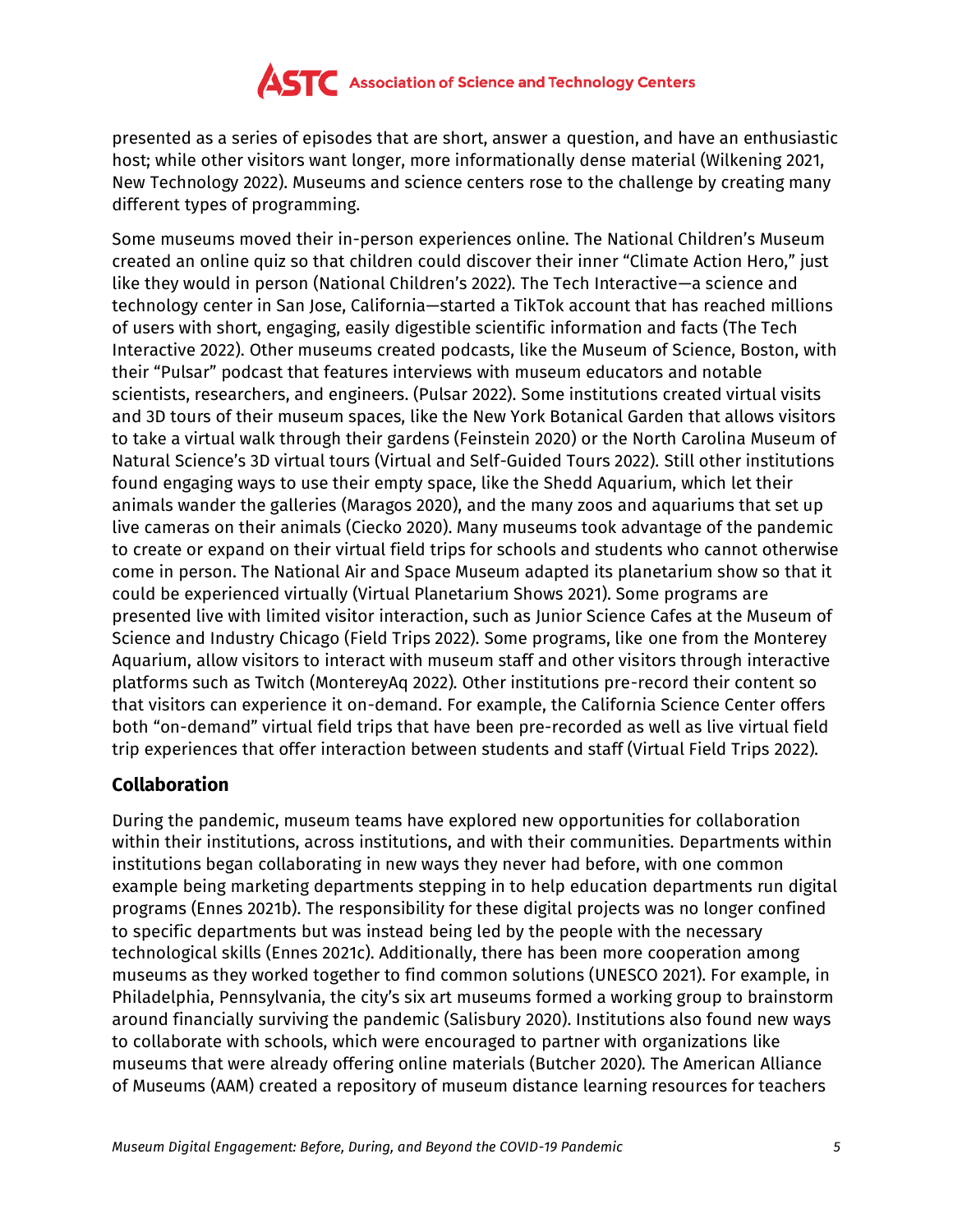

and parents at home (Distance Learning Database 2020). There has also been an expansion of the ways museums are working with their communities. For example, the Museum of Life and Science created a program called "Real Science: Field Trip Fridays," in which their staff explores and shares science happening in their region (Real Science 2021).

#### **Funding**

Funding has been a major source of concern throughout the pandemic. Because of closures and lost visitor revenue, it was estimated that ASTC-member science museums lost more than \$600 million in revenue in the first six months of the pandemic (ASTC 2021). In the United Nations Educational, Scientific and Cultural Organization (UNESCO) 2021 report, it was revealed that across all types of museums around the world, revenue had dropped 80% compared to 2019, 43% of museums faced closures in the first quarter of 2021, and 50% of countries involved in the study reported that public subsidies for national institutions had decreased (UNESCO 2021). Museums had to decide if they were going to charge visitors for digital programs and struggled to find a balance between serving the public and making ends meet (ASTC Pre-Conference 2021).

Museums were forced to find ways to generate new revenue streams. Some museums were able to hold virtual fundraisers or virtual galas (Bousquette 2020), such as the Field Museum, which switched to a virtual gala model in October 2020 (Field Museum 2020), and George Washington's Mount Vernon, which held a celebration virtually in 2021 (George Washington National Birthday 2021). In a survey launched by Cuseum in January 2021, 25% of participants reported their institution had held a virtual gala (Cuseum 2021). Other museums began limiting access to certain digital content to only museum members. The Cuseum report shows that under a quarter of participating museums had adopted this strategy at the beginning of 2021 (Cuseum 2021). James Madison's Montpelier created classes that were free for members, but non-members paid a fee (Faber 2020). At the beginning of the pandemic, The Barnes Foundation also pivoted quickly and offered paid online classes for adults (Museum Booster 2021).

#### **Staff capacity**

The burdens carried by museum staff during the pandemic were discussed at ASTC's Pre-Conference Digital Engagement Session, with participants describing that their museums had to downsize their staff and that remaining employees were overworked and facing high levels of stress. Almost half of the 659 museums surveyed by AAM for their *National Survey of COVID-19 Impact on United States Museums* reported having to furlough or lay off employees (AAM 2020). Staff had to take on many roles—including ones they were unfamiliar with— to fill in gaps at their institutions. Time for training staff was limited (ASTC Pre-Conference 2021) and difficulties arose from the large variety of devices, platforms, software options, and operating systems available. Museum educators had to shift to using pedagogies where senses like touch could not be used and many of them did not feel confident in publishing high-quality content online (Ennes 2021a).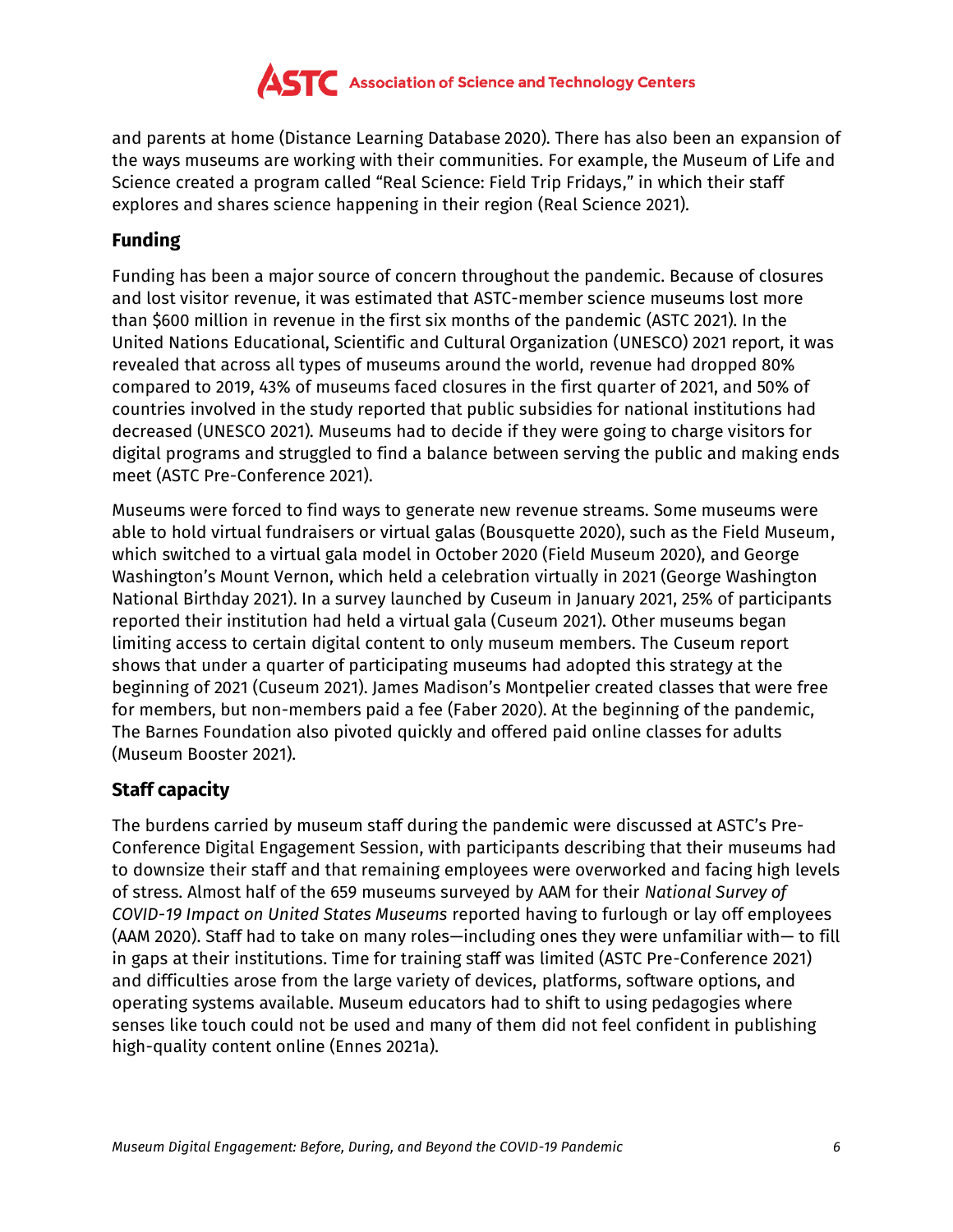

Despite all of this, the museum sector as a whole reacted very rapidly in developing its online presence (UNESCO 2020). Staff learned to be flexible and produce content quickly and creatively (Washington 2021). Additionally, practitioners across the museum field worked to help each other, as evidenced by the increase of webinars via platforms like Zoom. Many professional organizations produced content for the field. For example, MuseumNext's Digital Summit in 2021 focused on examples of how museums pivoted to using online tools, where museum educators showed their colleagues how to use digital platforms and methods like Google Classrooms, talked through effective technology, how to use it, and how audiences responded (MuseumNext 2021). AAM also has a series of articles, studies, and platform suggestions for its members (Distance Learning Database 2020). ASTC convened regular conversations of its members—including through the Re-Think, Re-Frame, Re-Open series of virtual events—launched a weekly Operations and Attendance Survey and lifted up examples of digital engagement across the science center field.

#### **Effective evaluation**

During the pandemic, museums and evaluation teams worked to adapt their evaluation efforts to document the pandemic's significant impacts on the museum field (Wallace 2021). For example, the AAM conducted a benchmarking survey titled *National Survey of COVID-19 Impact on United States Museums*, which documented museums' planned re-opening dates, layoffs and furloughs, financial impact of the pandemic, and the services museums provided during COVID closures (AAM 2020). Additionally, the research firms LaPlaca Cohen, Slover Linett, and Yancey Consulting collaborated on a Culture Track project titled *Culture + Community in a Time of Transformation*, which "is a national research initiative aimed at bridging the cultural sector with the experiences and needs to its communities and audiences during the pandemic and beyond" (LaPlaca Cohen 2021).

Professional evaluation associations—such as the Visitor Studies Association (VSA) and the American Evaluation Association (AEA)—remained active during the museum closures. The VSA offered instructive evaluation webinars and evaluator support groups to help ensure evaluation could continue while museum doors were closed to the public (VSA 2022). The AEA offered e-study courses and coffee breaks, 20-minute recorded presentations, to share evaluation techniques and methodologies (AEA 2022). AAM promoted content on analytics and evaluating museum digital experiences (Museum Learning Hub 2021).

Program evaluations also continued through the pandemic. For example, the Discovery Center for Evaluation, Research, and Professional Learning conducted an evaluation of digital modules created as part of the *STEM in the PlayScape* project (Woodruff 2020). Additionally, the Concord Evaluation Group conducted an evaluation of a free app that syncs with a television program, called *Splash! Ask-Me: Ocean Adventures* (Paulsen 2021).

In some ways, the increase in digital engagement has made evaluation easier as the programming has allowed for more data collection for use in evaluative studies and assessing audience trends (Ennes 2021a). Digital platforms automatically track user information and use analytics; however, this data is not verifiable and may not be of high reliability (Chai 2022).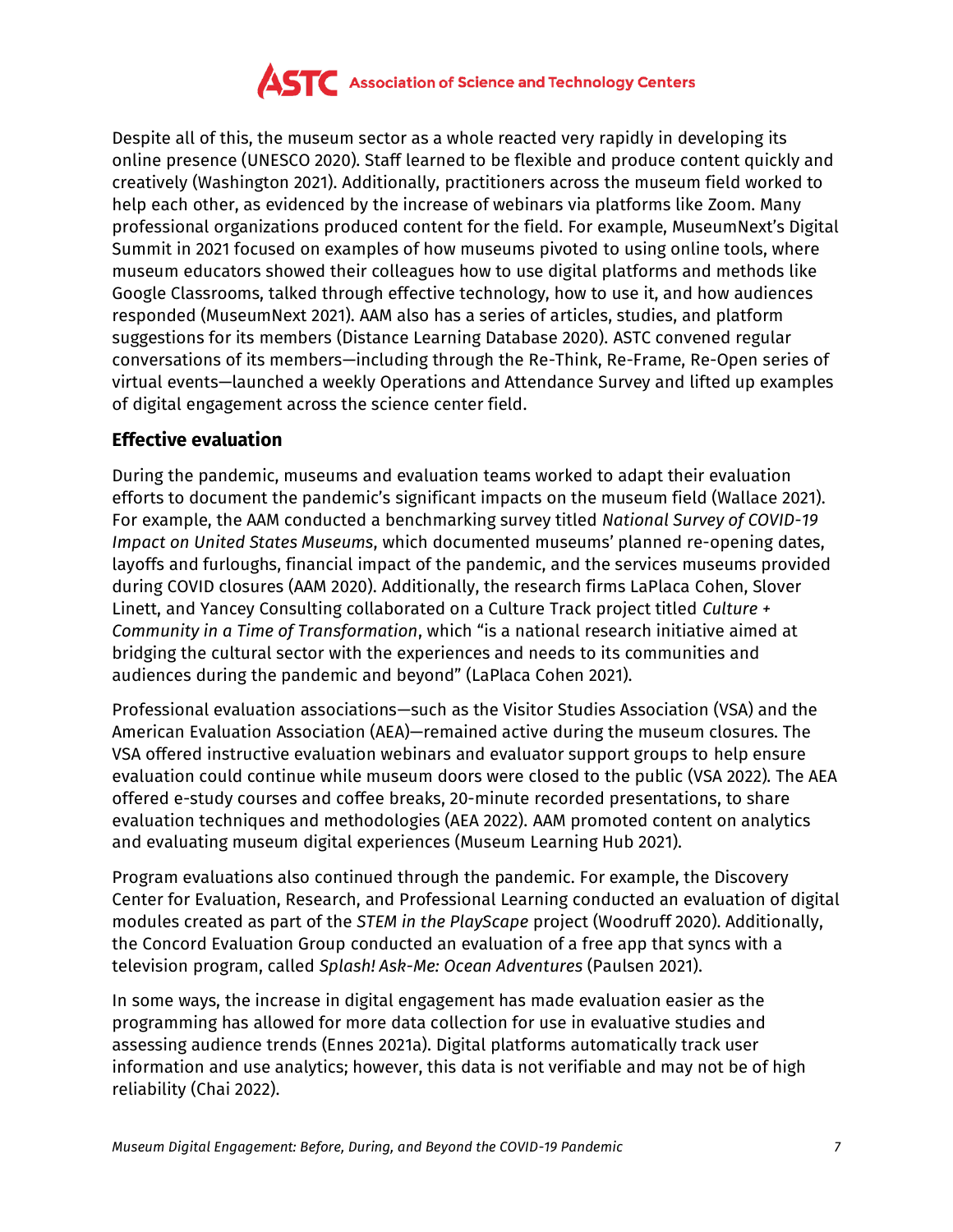

# **The future of museum digital engagement**

Museums and cultural institutions are beginning to imagine their relationships with digital engagement in the post-pandemic era. A recent Cuseum webinar (Ciecko, Law, Brady & Robson 2022) identified several themes for the future of digital engagement including hybrid experiences, flexible programming, focus on visitor needs, revenue from digital sources, and understanding potential technological innovations.

#### **Hybrid experiences**

While during the height of the pandemic many institutions had to shift to online-only experiences, as many people return to normal activities, institutions are learning how to manage a blend of in-person and digital experiences. This hybrid model can be twice as challenging to execute as wholly in-person or online models. A truly effective hybrid experience feels seamless for those online and allows them to interact and engage with staff and content. The Barnes Foundation has created successful hybrid programs that give online learners access to high-resolution images of artwork that in-person visitors are viewing (Ciecko, Law, Brady & Robson 2022). They have also invested in technology that allows for more natural interaction between in-person and online visitors.

Some programs lend themselves to hybrid experiences more easily than others. The digital experience often needs a completely different approach than in-person offerings because some program types suffer when the online delivery mimics the in-person delivery. Tricia Robson from the Metropolitan Museum of Art shared that lectures with high-profile names and live performances have proven to be the museum's most successful models for hybrid programming (Ciecko, Law, Brady & Robson 2022). As museums experiment with hybrid models, they will benefit from taking into consideration how they can best deliver programming for their in-person audiences versus their online audiences.

As a result of the pandemic, many institutions have invested in contactless solutions to deliver content to in-person visitors. While these experiences are similar to the hybrid experiences described above, they are distinct in that they refer to having a digital experience exclusively within a physical space. A new term coined "phygital" (phy-gital blends the *phy*sical experience with the di*gital* experience) is being used to describe this concept. Common examples of phygital experiences—many of which existed well before the pandemic—are digital tours or digital programming offered within a gallery or exhibit space. It is likely that the use of these phygital experiences will increase going forward. Necessity has often bred innovation for this type of offering, as was the case with the advent of virtual volunteers at the National Air and Space Museum. Many of the museum's volunteers were unable to return to the museum during the pandemic even after it had reopened. As a result, the museum team set up a webcam and screen in the museum so that visitors in-person at the museum could interact live with a volunteer off-site (Kosarin 2021).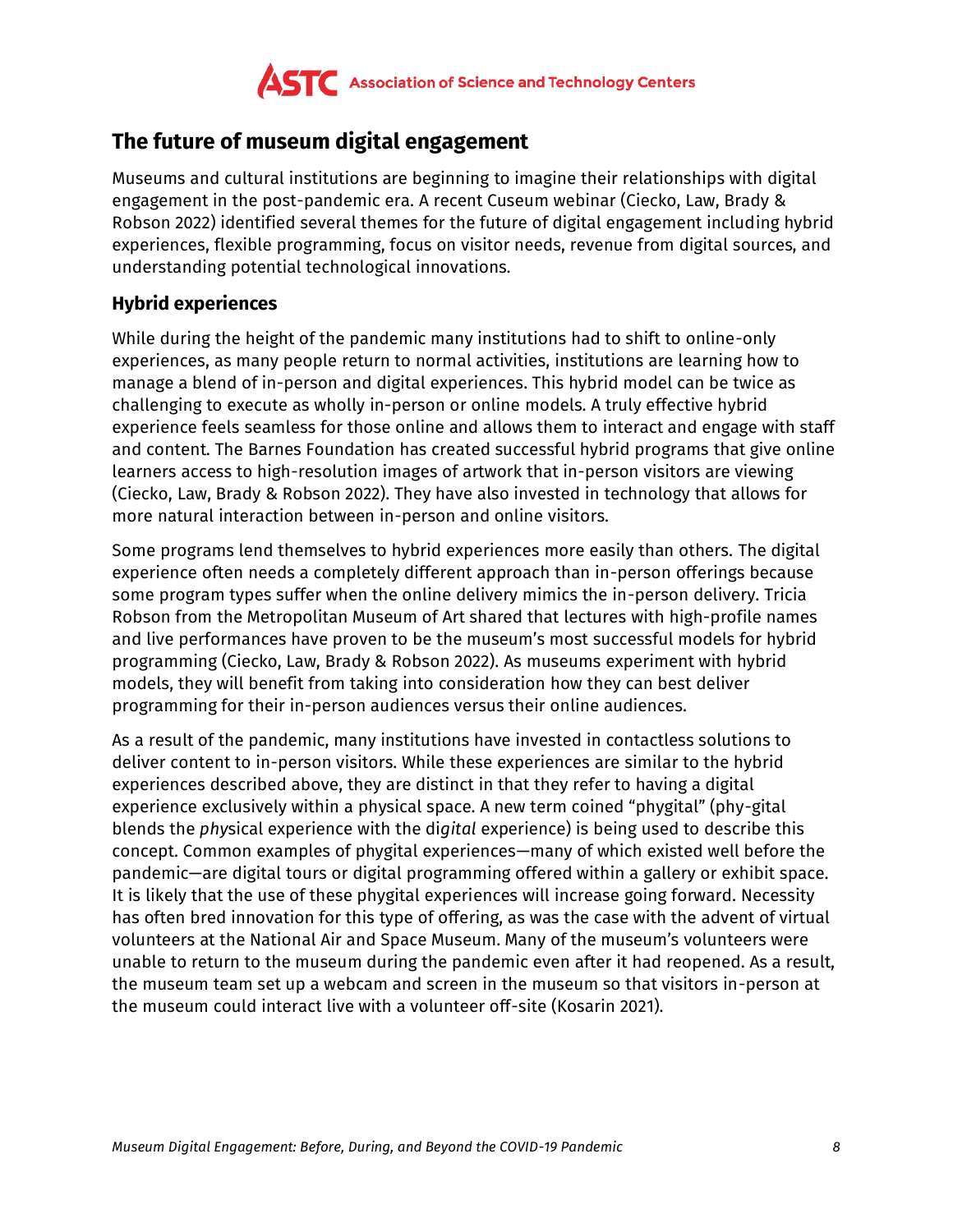

#### **Agile programming**

Another feature of future digital programming will be the ability to be as flexible as possible. The teams at museums and other cultural institutions know that guidelines for in-person experiences, like social distancing requirements and maximum capacity limits, can change at a moment's notice. Additionally, visitor comfort with being in a physical space can likewise change overnight. The Metropolitan Museum of Art has created task forces for dealing with unexpected external factors and has a system in place for dealing with various scenarios (Ciecko, Law, Brady & Robson 2022). This has enabled them to be more agile in dealing with the ups and downs of the continued COVID-19 pandemic. Integrating digital programming into a museum's strategic thinking at all levels will be critical for managing future unexpected scenarios.

#### **Audience research**

The ability to reach audiences far beyond the physical walls of their institution's physical space has revolutionized the way many museum teams think about who and where their audiences actually are. As Steve Brady from the Barnes Foundation mentioned in their webinar *Museums in the Year Ahead* there are more people that you can reach online than may ever visit your city. This is a huge untapped potential, but it is also a big undertaking for an institution to shift their thinking about their audience's needs and interests. In 2021, the Museum of Contemporary Art Denver saw their digital audience grow from 6% to 40% in 2021 (Ciecko, Law, Brady & Robson 2022). In the future, institutions are likely to see a continued increase in opportunities to reach a worldwide audience through digital programming.

This increased access to geographically distant audiences through digital platforms means that institutions will need to deepen their understanding of this broader group through informal and formal audience research. Understanding the needs of different audiences and how they best learn through digital programs will be critical moving forward. At the beginning of the pandemic, the Barnes Foundation had a solid understanding of their audience's needs and interests. They measured and reacted to these needs quickly, which drove up participation in online programming and led to increased revenue overall. Many digital platforms have built-in data and data-analysis features such as Google Analytics, YouTube, digital education platforms, and QR codes. Institutions will need to define their own metrics as a way to understand what success and/or growth looks like for their organization. At the Museum of Contemporary Art Denver, for example, they have defined audience engagement metrics to determine the success of their YouTube Videos (Ciecko, Law, Brady & Robson 2022).

#### **Increased Revenue from Digital Sources**

Institutions will need to incorporate financial models for digital programming into their budgets and organizational planning moving forward. Most institutions do not have access to highly trained digital experts: the museum field is depleted of this important talent base because corporations can typically afford to pay higher rates (Center for the Future of Museums 2021). The internet model of creating free content to garner attention and support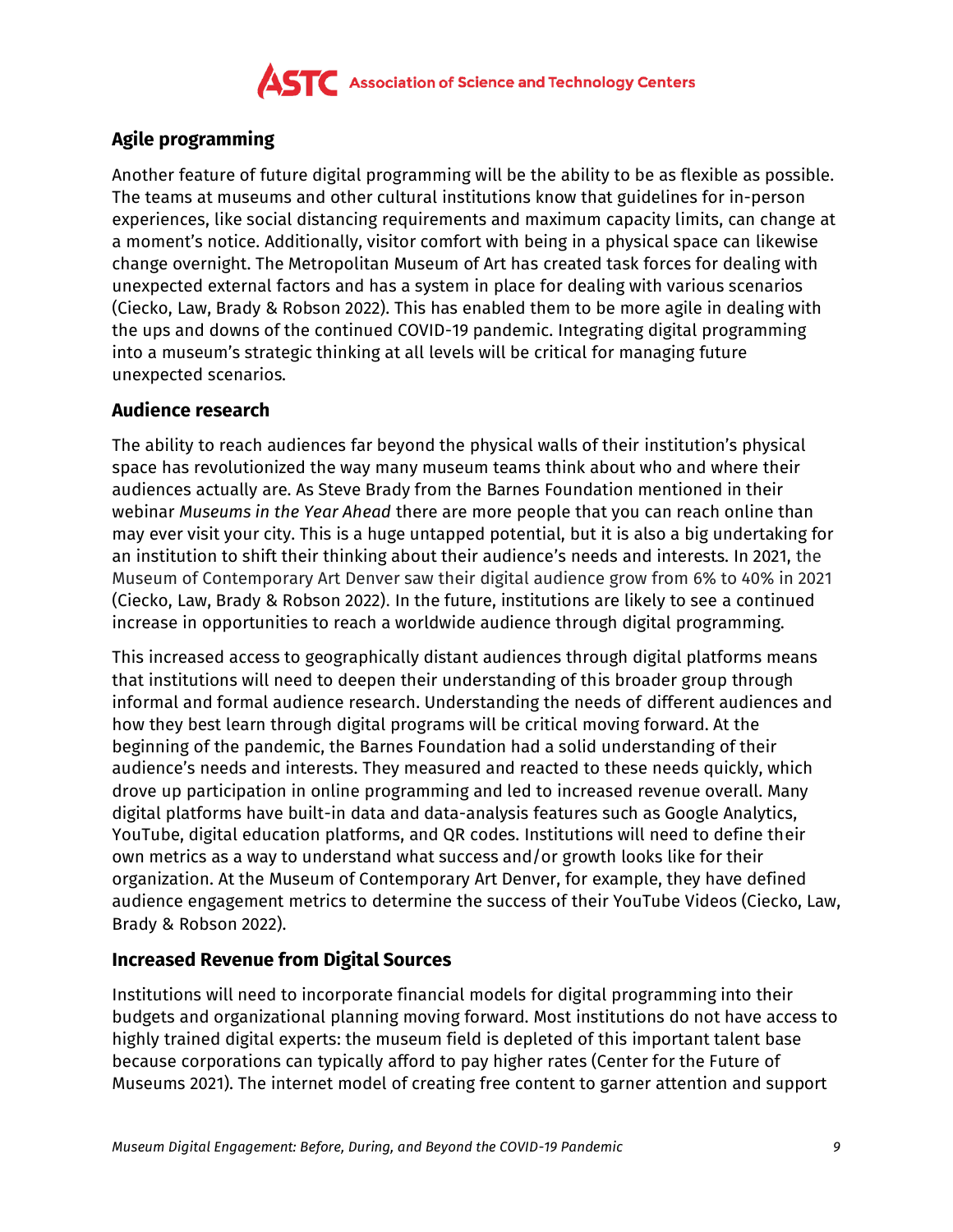

is not feasible for most museums long term, but they often work to fulfill their missions by creating educational resources that are available to those who could not otherwise afford access to paid experiences. Striking this balance will be challenging, but the example at the Barnes Foundation shows that it is possible to create exclusive paid content while still providing access through scholarships. During 2021, the foundation brought in more money through digital programs than through in-person experiences (Brady & Stewart 2021). The Cuseum report on revenue generation for digital programming shows that institutions are not confident that they can make money with virtual programming. Only 13% of respondents reported projections above \$50,000 from their digital programs for the year and less than a quarter offered virtual membership options (Cuseum 2021). Digital programs have a huge untapped potential for revenue in the future and museums will need support figuring out how to best leverage this.

#### **Technological Innovations**

Museums and other cultural institutions are now paying closer attention to technological innovations such as the Metaverse (Ravenscraft 2021), virtual reality experiences, and nonfungible tokens (NFTs) and how they will shift digital museum experiences moving forward. The industry is seeing a trend toward gamification within physical museum spaces, digital games set inside replicas of museums, or even entire museum exhibits explored through a game experience, such as at the Computer History Museum's Minecraft virtual exhibit that explores ideas around technology's relationship with humanity as visitors play Minecraft (Du 2021; CHM Editorial 2021). The exhibit "New Fiction" by KAWS was released on the game Fortnite and, as a result, reached millions of visitors who otherwise would not have had access to experience the exhibit in-person (Ghassemitari 2022). In the early part of the pandemic, the Metropolitan Museum of Art added their collections to the game Animal Crossing (Richardson 2021).

Virtual reality experiences will continue to evolve and barriers to access will decrease as technology becomes more wearable in the future. Virtual reality goggles will be replaced with virtual reality glasses and could more easily be integrated into museum spaces (Stein 2022). Opportunities to create full-immersion virtual reality experiences in the museum, as well as off-site, will continue to expand as these technological innovations continue to become more ubiquitous.

In all, hybrid or blended physical and digital experiences are here to stay and will continue to be prevalent in the future. Some programs will be best suited for online-only while others will be best for in-person only, but museums will need to be strategic about how and where they host their events. Museums will also need to continue to be flexible in the years ahead, adapting to the ever-changing situation related to the pandemic as well as new technologies and innovations. Audience research and user analytics can help to support a museum's strategic plan and decision making and help leaders handle challenging situations that may arise. Finally, new technologies will allow for increased innovation and creativity blending the physical and the digital in the museum field.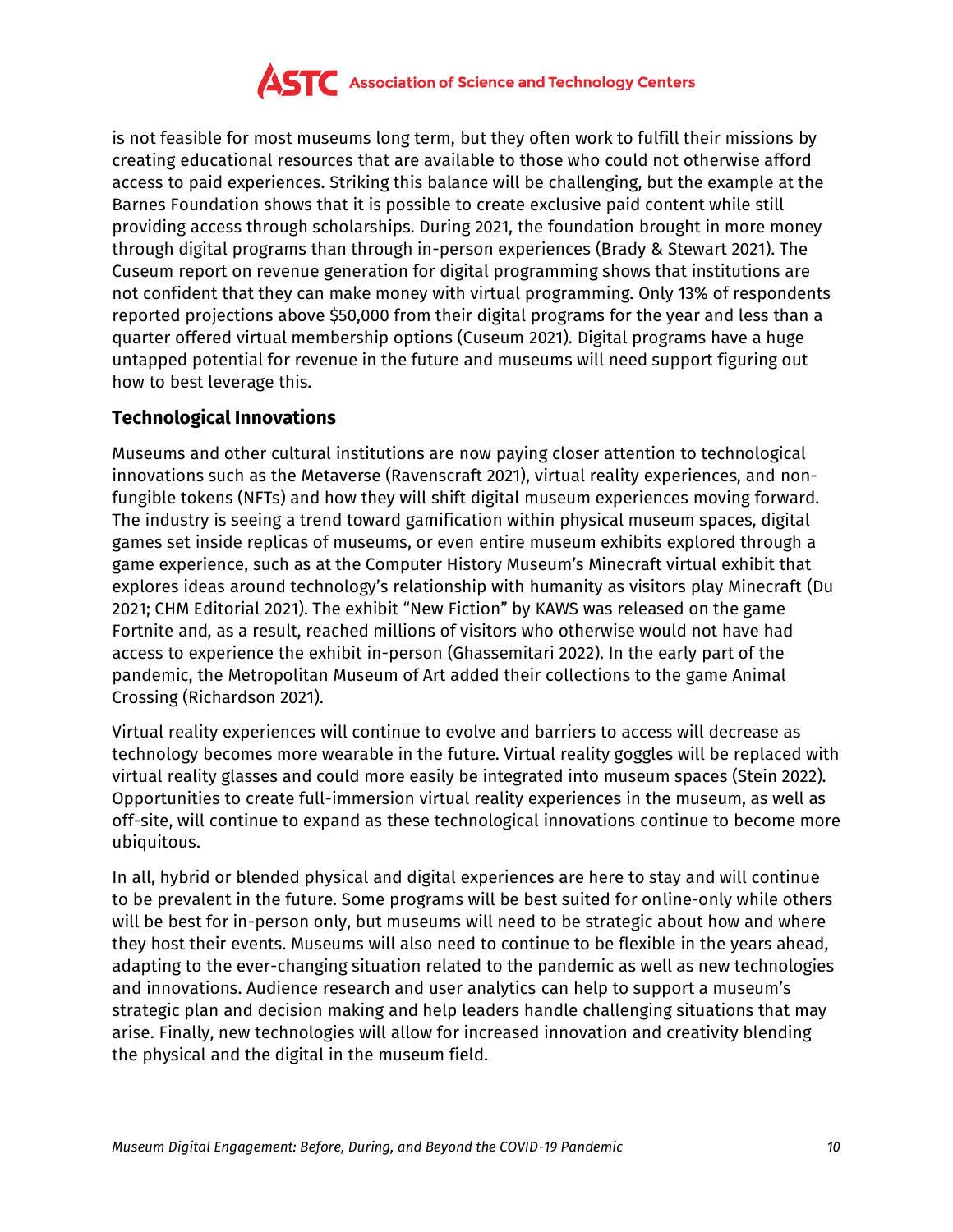

# **Works Cited**

- American Alliance of Museums (AAM) and Dynamic Benchmarking. (2020). "National survey of COVID-19 impact on United States museums. [www.aam-us.org/wp](https://www.aam-us.org/wp-content/uploads/2020/07/2020_National-Survey-of-COVID19-Impact-on-US-Museums.pdf)[content/uploads/2020/07/2020\\_National-Survey-of-COVID19-Impact-on-US-](https://www.aam-us.org/wp-content/uploads/2020/07/2020_National-Survey-of-COVID19-Impact-on-US-Museums.pdf)[Museums.pdf](https://www.aam-us.org/wp-content/uploads/2020/07/2020_National-Survey-of-COVID19-Impact-on-US-Museums.pdf)
- American Evaluation Association. (2022). "Digital Knowledge Hub for Evaluators by Evaluators." [www.eval.org/Education-Programs](https://www.eval.org/Education-Programs)
- Arnold, J.W. (2021). "Pandemic pivot: major museum digital exhibit for LGBT History Month." Out in Jersey. [https://outinjersey.net/pandemic-pivot-major-museum-digital-exhibit](https://outinjersey.net/pandemic-pivot-major-museum-digital-exhibit-for-lgbt-history-month/)[for-lgbt-history-month/](https://outinjersey.net/pandemic-pivot-major-museum-digital-exhibit-for-lgbt-history-month/)
- Association of Science and Technology Centers. (2020). "Weekly Attendance and Operations Survey Aggregate Report: July-August 2020." [www.astc.org/wp](https://www.astc.org/wp-content/uploads/2020/10/Aggregate-Report-FINAL.pdf)[ncontent/uploads/2020/10/Aggregate-Report-FINAL.pdf](https://www.astc.org/wp-content/uploads/2020/10/Aggregate-Report-FINAL.pdf)
- ASTC Pre-conference Session. (2021). "Digital Engagement Session." [Pre-conference Session.]
- Bontempi, E. & Smith Nash, S. (2012). "Effective Strategies in Museum Distance Education." *Informing Science Institute.*  [http://citeseerx.ist.psu.edu/viewdoc/download?doi=10.1.1.1053.6609&rep=rep1&type=](http://citeseerx.ist.psu.edu/viewdoc/download?doi=10.1.1.1053.6609&rep=rep1&type=pdf) [pdf](http://citeseerx.ist.psu.edu/viewdoc/download?doi=10.1.1.1053.6609&rep=rep1&type=pdf)
- Bousquette, I. (2020). "Museums turn to virtual galas to fill critical fundraising gaps." *Medium.*  [https://medium.com/8-million-stories/museums-turn-to-virtual-galas-to-fill-critical](https://medium.com/8-million-stories/museums-turn-to-virtual-galas-to-fill-critical-fundraising-gaps-e0fb21fde342)[fundraising-gaps-e0fb21fde342](https://medium.com/8-million-stories/museums-turn-to-virtual-galas-to-fill-critical-fundraising-gaps-e0fb21fde342)
- Bowen, J. (2017) "Planetariums Without Walls: Adding Distance Learning to Domes." *Planetarian.* Vol. 46, No. 1. Pp. 86-89. [https://cdn.ymaws.com/www.ips](https://cdn.ymaws.com/www.ips-planetarium.org/resource/resmgr/planetarian/201703planetarian.pdf)[planetarium.org/resource/resmgr/planetarian/201703planetarian.pdf](https://cdn.ymaws.com/www.ips-planetarium.org/resource/resmgr/planetarian/201703planetarian.pdf)
- Butcher, J. (2020, March 25). Public-private virtual-school partnerships and federal flexibility for schools during COVID-19. Special Edition Policy Brief. <http://dx.doi.org/10.2139/ssrn.3564504>
- Butler, J. (2017). "Five Takeaways on How Museums are Adapting to Digital Age Demands." *Arts.* Knight Foundation. [https://knightfoundation.org/articles/five-takeways-on](https://knightfoundation.org/articles/five-takeways-on-how-museums-are-adapting-to-digital-age-demands/)[how-museums-are-adapting-to-digital-age-demands/](https://knightfoundation.org/articles/five-takeways-on-how-museums-are-adapting-to-digital-age-demands/)
- Brady, S., Stewart, A. (2021, Sept. 15). *Barnes Foundation Takes Art Education Virtual and Reaches Record Number of New Learners.* AWS Public Sector Blog. [https://aws.amazon.com/blogs/publicsector/barnes-foundation-takes-art](https://aws.amazon.com/blogs/publicsector/barnes-foundation-takes-art-education-virtual-and-reaches-record-number-of-new-learners/)[education-virtual-and-reaches-record-number-of-new-learners/](https://aws.amazon.com/blogs/publicsector/barnes-foundation-takes-art-education-virtual-and-reaches-record-number-of-new-learners/)
- Chai, W., (2022). "Google Analytics." *TechTarget.*  <https://searchbusinessanalytics.techtarget.com/definition/Google-Analytics>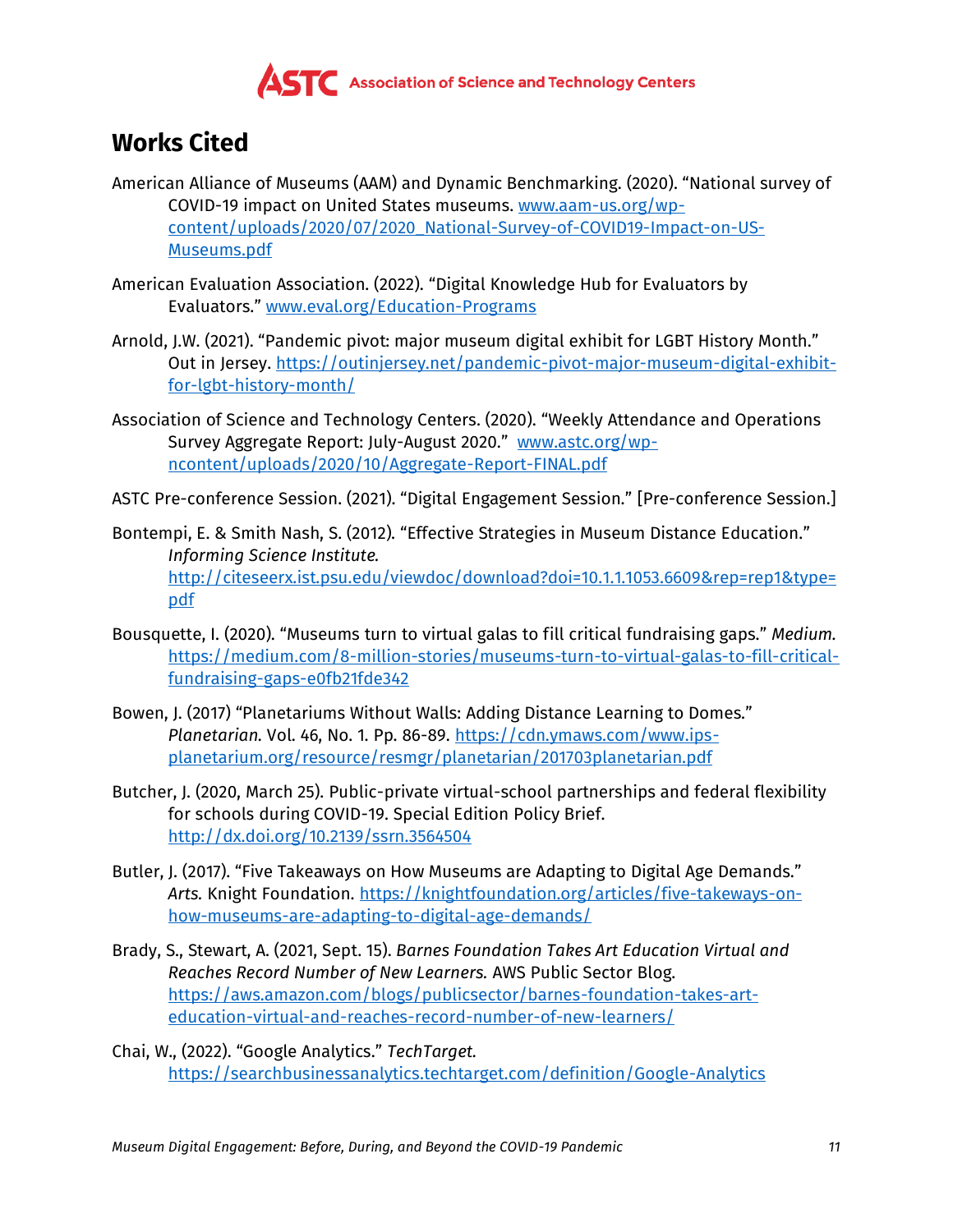

- CHM Editorial (2021, Dec 2). *The Great Tech Story.* Computer History Museum. <https://computerhistory.org/blog/the-great-tech-story/>
- Center for the Future of Museums. (2021) TrendsWatch: Navigating a Disrupted Future. American Alliance for Museums. [www.aam-us.org/programs/center-for-the-future-of](https://www.aam-us.org/programs/center-for-the-future-of-museums/trendswatch-navigating-a-disrupted-future/)[museums/trendswatch-navigating-a-disrupted-future/](https://www.aam-us.org/programs/center-for-the-future-of-museums/trendswatch-navigating-a-disrupted-future/)
- Ciecko, C. (2020). "4 ways museums can successfully leverage digital content and channels during COVID-19." *American Alliance of Museums Alliance Blog.* [www.aam](http://www.aam-us.org/2020/03/25/4-ways-museums-can-successfully-leverage-digital-content-and-channels-during-coronavirus-covid-19)[us.org/2020/03/25/4-ways-museums-can-successfully-leverage-digital-content-and](http://www.aam-us.org/2020/03/25/4-ways-museums-can-successfully-leverage-digital-content-and-channels-during-coronavirus-covid-19)[channels-during-coronavirus-covid-19](http://www.aam-us.org/2020/03/25/4-ways-museums-can-successfully-leverage-digital-content-and-channels-during-coronavirus-covid-19)
- Ciecko, C., Law, C., Brady, S., Robson, T., (2022) Museums in the Year Ahead: How Cultural Organizations are Envisioning Digital Engagement, Hybrid Models, and Innovation in 2022 and Beyond. [Webinar] CUSEUM. [https://cuseum.com/webinars/museums-in](https://cuseum.com/webinars/museums-in-the-year-ahead-how-cultural-organizations-are-envisioning-digital-engagement-hybrid-models-and-innovation-in-2022-and-beyond-overview)[the-year-ahead-how-cultural-organizations-are-envisioning-digital-engagement](https://cuseum.com/webinars/museums-in-the-year-ahead-how-cultural-organizations-are-envisioning-digital-engagement-hybrid-models-and-innovation-in-2022-and-beyond-overview)[hybrid-models-and-innovation-in-2022-and-beyond-overview](https://cuseum.com/webinars/museums-in-the-year-ahead-how-cultural-organizations-are-envisioning-digital-engagement-hybrid-models-and-innovation-in-2022-and-beyond-overview)

"Culture Track" (2017). LaPlaca Cohen. <https://2017study.culturetrack.com/home>

- Cuseum. (2021) "The Impact of Virtual Programs on Revenue Generation for Cultural Organizations." *Cuseum*.<https://cuseum.com/revenue-generation-report-2021>
- Davis, B., (2020). "In a year when many were stuck indoors, Google says 'virtual museum tours' was among its more popular search terms." *Artnet News.*  [https://news.artnet.com/art-world/virtual-museum-tours-](https://news.artnet.com/art-world/virtual-museum-tours-1930875?utm_content=from_artnetnews)[1930875?utm\\_content=from\\_artnetnews](https://news.artnet.com/art-world/virtual-museum-tours-1930875?utm_content=from_artnetnews)
- "Digital Transformation in the Museum Industry." (2016). *Museums Report.* Axiell. [wwwaxiellcom.cdn.triggerfish.cloud/uploads/2019/04/digital-transformation-in-the](https://wwwaxiellcom.cdn.triggerfish.cloud/uploads/2019/04/digital-transformation-in-the-musuem-industry.pdf)[musuem-industry.pdf](https://wwwaxiellcom.cdn.triggerfish.cloud/uploads/2019/04/digital-transformation-in-the-musuem-industry.pdf)
- Dilenschneider, C. (2021). "Increased Digital Engagement Is a 'New Normal' for Cultural Entities (DATA)." [www.colleendilen.com/2021/09/29/increased-digital-engagement-is](https://www.colleendilen.com/2021/09/29/increased-digital-engagement-is-the-new-normal-for-cultural-entities-data/)[the-new-normal-for-cultural-entities-data/](https://www.colleendilen.com/2021/09/29/increased-digital-engagement-is-the-new-normal-for-cultural-entities-data/)
- Dilenschneider, C. (2016). "Real Talk: Why Cultural Organizations Must Better Engage Millennials (DATA)." *Know Your Bone.* [www.colleendilen.com/2016/01/13/real-talk](https://www.colleendilen.com/2016/01/13/real-talk-why-cultural-organizations-must-better-engage-millennials-data/)[why-cultural-organizations-must-better-engage-millennials-data/](https://www.colleendilen.com/2016/01/13/real-talk-why-cultural-organizations-must-better-engage-millennials-data/)
- Din, H. (2015). "Pedagogy and Practice in Museum Online Learning." *Journal of Museum Education.* Vol. 40, No. 2. Pp. 102-109. [www.tandfonline.com/doi/full/10.1179/1059865015Z.00000000086](http://www.tandfonline.com/doi/full/10.1179/1059865015Z.00000000086)
- "Distance Learning Database." (2020). Education Professional Network (EdCom). *American Alliance of Museums.* [https://sites.google.com/view/museum-distance](https://sites.google.com/view/museum-distance-learning/home)[learning/home](https://sites.google.com/view/museum-distance-learning/home)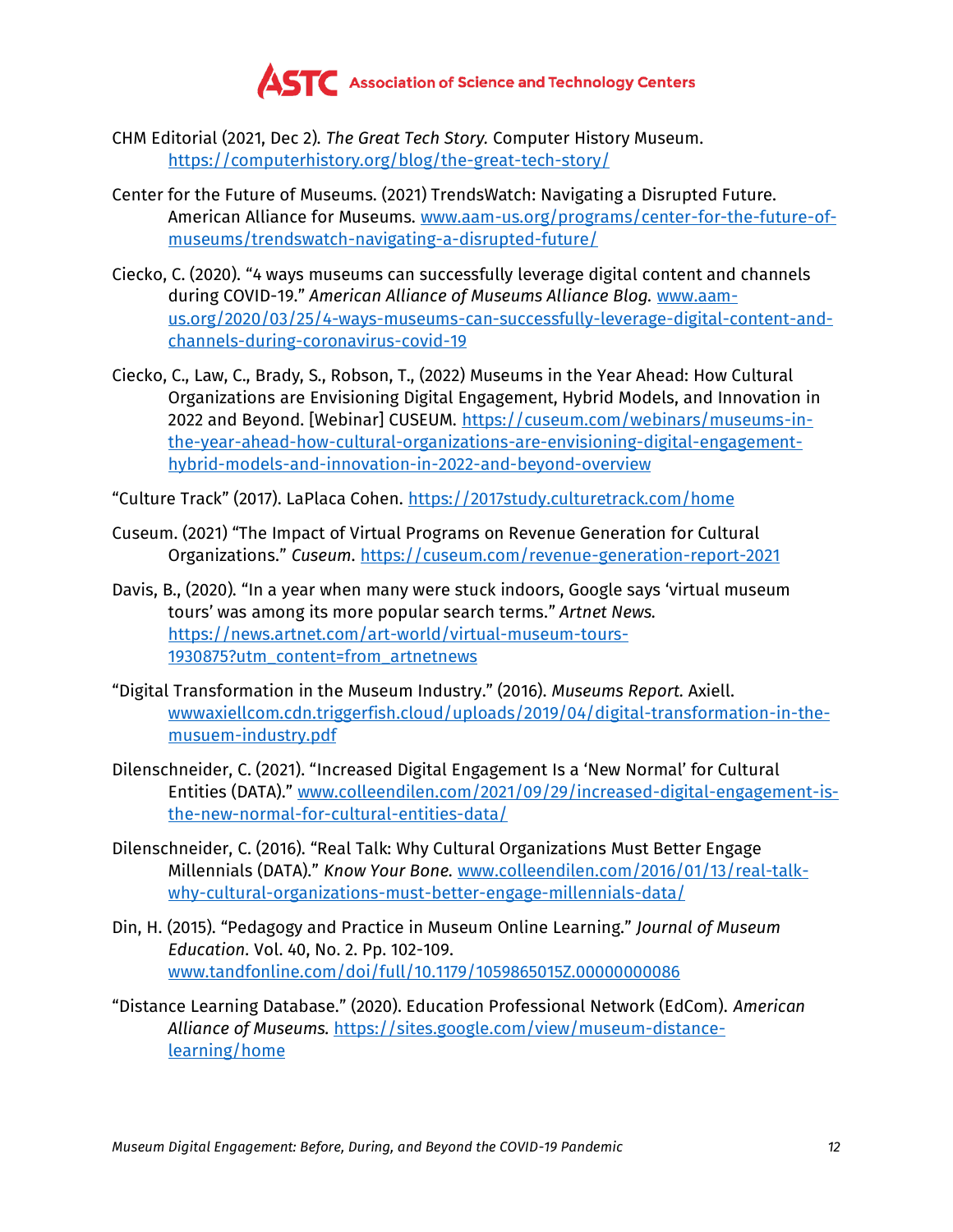

- Du, Yuxin. (2021). *Implementing Gamification for Museum Engagement.* Arts Management and Technology Laboratory.<https://amt-lab.org/blog/2021/5/gamification-in-museums>
- Duffy, M., (2021). "Local Museums, Global Publics: how online programming during COVID-19 impacted the way museums define their audiences." *WWU Graduate School Collection.*  1070.<https://cedar.wwu.edu/wwuet/1070>
- Ennes, M., & Lee, I. (2021a). "Distance Learning in Museums: A Review of the Literature." *International Review of Research in Open and Distributed Learning.* Vol. 22, No 3.
- Ennes, M., Wagner-Pelkey, A., & McVey, Meghan. (2021b). "Museum-Based Online Learning One Year After COVID-19 Museum Closures." *Journal of Museum Education.* Vol. 16, No 4.
- Ennes, M. (2021c). "Museum-Based Distance Learning During COVID-19: Lessons Learned and Future Opportunities" [Conference Presentation]. *ASTC Annual Conference, October 2021.*
- Exploratorium. (2022). "After Dark Online: 500 Queer Scientists." [Website]. [www.exploratorium.edu/visit/calendar/after-dark-online-500-queer-scientists](https://www.exploratorium.edu/visit/calendar/after-dark-online-500-queer-scientists)
- Faber, N. (2020). "Creating Museum Resources For Home, From Home." *Cuberis.*  <https://cuberis.com/creating-museum-resources-for-home-from-home/>
- Feinstein, L. (2020). "Beginning of a new era: how culture went virtual in the face of crisis." *The Guardian.* [www.theguardian.com/culture/2020/apr/08/art-virtual-reality](https://www.theguardian.com/culture/2020/apr/08/art-virtual-reality-coronavirus-vr)[coronavirus-vr](https://www.theguardian.com/culture/2020/apr/08/art-virtual-reality-coronavirus-vr)
- Field Museum. (2020). "2020 Virtual Gala." [Video.] YouTube. [www.youtube.com/watch?v=EUrvqkfQOlc](https://www.youtube.com/watch?v=EUrvqkfQOlc)
- "George Washington National Birthday Celebration." (2021). *Livestreams at Mount Vernon.*  [www.mountvernon.org/video/view/bTEh2BQPX\\_k?pid=PLr40fFkNNADFvZvIpnO0aUawz](https://www.mountvernon.org/video/view/bTEh2BQPX_k?pid=PLr40fFkNNADFvZvIpnO0aUawzrWb-k-6a) [rWb-k-6a](https://www.mountvernon.org/video/view/bTEh2BQPX_k?pid=PLr40fFkNNADFvZvIpnO0aUawzrWb-k-6a)
- Ghassemitari, Shawn. (2022, Jan 18). *KAWS Launches "New Fiction" via Serpentine Galleries and Fortnite.* HypeArt. [https://hypebeast.com/2022/1/kaws-new-fiction-exhibition](https://hypebeast.com/2022/1/kaws-new-fiction-exhibition-fortnite-serpentine-acute-art)[fortnite-serpentine-acute-art](https://hypebeast.com/2022/1/kaws-new-fiction-exhibition-fortnite-serpentine-acute-art)
- Hardee, C. & Duffin, M. (2015). "Digital Programming in Informal Science Learning Setting: Current Trends and Practices." *Peer Associates.*  [www.informalscience.org/sites/default/files/WCS](https://www.informalscience.org/sites/default/files/WCS%20Digital%20Programming%20Eval%20Findings%202015.pdf) Digital Programming Eval Findings [2015.pdf](https://www.informalscience.org/sites/default/files/WCS%20Digital%20Programming%20Eval%20Findings%202015.pdf)
- Hekkers, Jim. (2021). "Here are three broader market trends for cultural organizations to embrace to help adjust to the 'new normal.'" *ColleenDilenschneider.*  [www.colleendilen.com/2021/08/31/here-to-stay-three-pandemic-related-trends](https://www.colleendilen.com/2021/08/31/here-to-stay-three-pandemic-related-trends-likely-to-stick-around/)[likely-to-stick-around/](https://www.colleendilen.com/2021/08/31/here-to-stay-three-pandemic-related-trends-likely-to-stick-around/)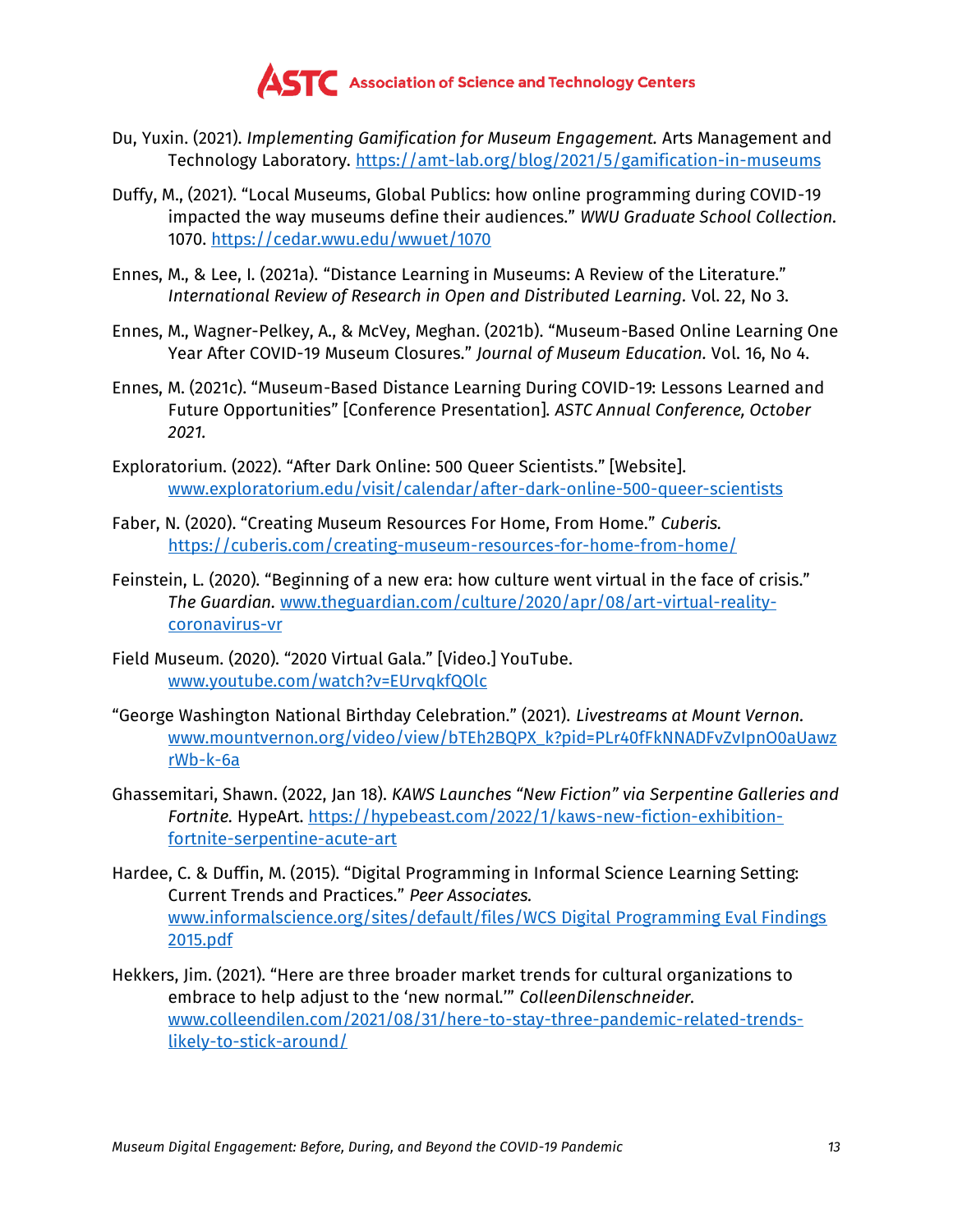

- Jacobs, J. (2020). "Turmoil after a museum deletes 'black lives matter' from postings." The New York Times. [www.nytimes.com/2020/08/04/arts/design/seattle-childrens](https://www.nytimes.com/2020/08/04/arts/design/seattle-childrens-museum.html)[museum.html](https://www.nytimes.com/2020/08/04/arts/design/seattle-childrens-museum.html)
- Kosarin, E. (2021, Jan. 12). *How the National Air and Space Museum Took Volunteering Virtual*. Alliance Blog. [www.aam-us.org/2021/01/12/how-the-national-air-and-space](https://www.aam-us.org/2021/01/12/how-the-national-air-and-space-museum-took-volunteering-virtual/)[museum-took-volunteering-virtual/](https://www.aam-us.org/2021/01/12/how-the-national-air-and-space-museum-took-volunteering-virtual/)
- Lang, C. (2016). "The Responsive Museum: Working with Audiences in the Twenty-First Century." Routledge.
- LaPlaca Cohen, SloverLinett, and Yancey Consulting. (2021). "Culture + Community in a time of transformation: A special edition of culture track. [https://s28475.pcdn.co/wp](https://s28475.pcdn.co/wp-content/uploads/2021/11/CCTT-Key-Findings-from-Wave-2.pdf)[content/uploads/2021/11/CCTT-Key-Findings-from-Wave-2.pdf](https://s28475.pcdn.co/wp-content/uploads/2021/11/CCTT-Key-Findings-from-Wave-2.pdf)
- Long, E. (2018). "4 Ways to Increase Accessibility for Low-Vision and Blind Patrons in Art Museums." *Arts Management & Technology Laboratory.* [https://amt](https://amt-lab.org/blog/2018/11/research-update-technologies-for-low-vision-and-blind-patrons-in-art-museums)[lab.org/blog/2018/11/research-update-technologies-for-low-vision-and-blind](https://amt-lab.org/blog/2018/11/research-update-technologies-for-low-vision-and-blind-patrons-in-art-museums)[patrons-in-art-museums](https://amt-lab.org/blog/2018/11/research-update-technologies-for-low-vision-and-blind-patrons-in-art-museums)
- Mamur, N., Özsoy, V., & Karagöz, I. (2020). "Digital Learning Experience in Museums: Cultural Readings in a Virtual Environment." *International Journal of Contemporary Educational Research.* Vol. 7, No 2. Pp. 335-350.<https://doi.org/10.33200/ijcer.799643>
- Maragos, Alex. (2020). "Closed to humans, Shedd Aquarium invites animals on 'field trips.'" *5 Chicago.* [www.nbcchicago.com/news/local/closed-to-humans-shedd-aquarium](https://www.nbcchicago.com/news/local/closed-to-humans-shedd-aquarium-invites-animals-on-field-trips/2240400/)[invites-animals-on-field-trips/2240400/](https://www.nbcchicago.com/news/local/closed-to-humans-shedd-aquarium-invites-animals-on-field-trips/2240400/)
- MontereyAq. (2022). [Twitch Channel]. [www.twitch.tv/montereyaq](https://www.twitch.tv/montereyaq)
- Museum Booster. (2021). "Museum Innovation Barometer." [https://museumbooster.com/wp](https://museumbooster.com/wp-content/uploads/2021/08/Museum-Innovation-Barometer-2021.pdf)[content/uploads/2021/08/Museum-Innovation-Barometer-2021.pdf](https://museumbooster.com/wp-content/uploads/2021/08/Museum-Innovation-Barometer-2021.pdf)
- Museum Learning Hub. (2021). "Creating an analytics toolbox to evaluate museum digital experiences." Audience Research and Evaluation; American Alliance of Museums. [www.aam-us.org/event/creating-an-analytics-toolbox-to-evaluate-museum-digital](https://www.aam-us.org/event/creating-an-analytics-toolbox-to-evaluate-museum-digital-experiences/)[experiences/](https://www.aam-us.org/event/creating-an-analytics-toolbox-to-evaluate-museum-digital-experiences/)
- Museum Learning Hub. (2022). "Free, Self-pace Training Resources for Small Museums." [Website].<https://museum-hub.org/>
- Museum Next. (2021). "Digital Summit." [Attendee Notes].
- Nalewicki, J. (2020). "Eight Online Exhibits to See Right Now on Black History, Racism and Protest." Smithsonian Magazine. [www.smithsonianmag.com/travel/eight-online](https://www.smithsonianmag.com/travel/eight-online-exhibits-see-right-now-on-black-history-racism-and-protest-180975192/)[exhibits-see-right-now-on-black-history-racism-and-protest-180975192/](https://www.smithsonianmag.com/travel/eight-online-exhibits-see-right-now-on-black-history-racism-and-protest-180975192/)

National Children's Museum (2022). Museum website. <https://nationalchildrensmuseum.org/>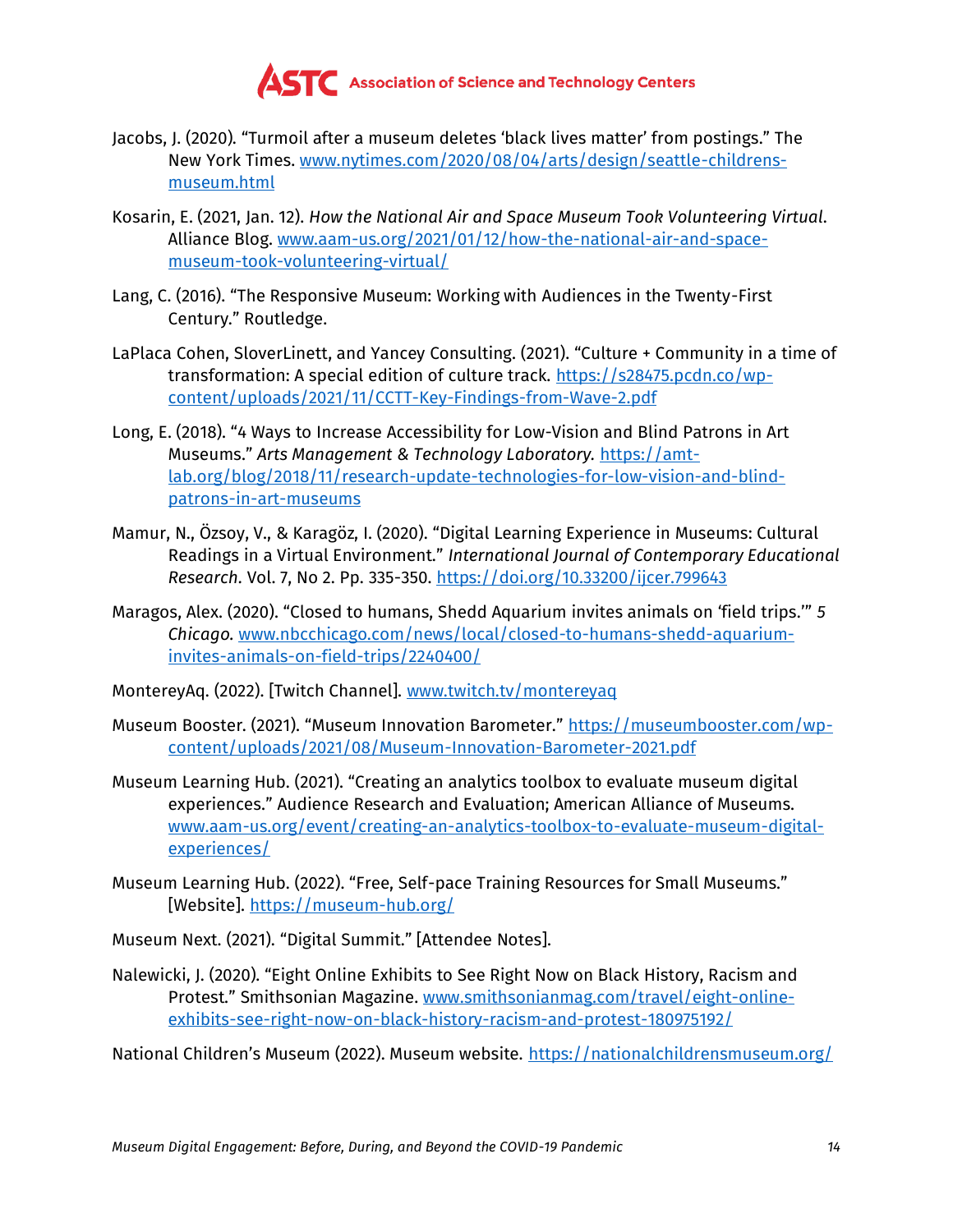

- "New Technology Identifies Audience Insights, Opportunity, Impact." (2022). *Morey Consulting.*  [https://moreyconsulting.com/resources/f/new-technology-identifies-audience](https://moreyconsulting.com/resources/f/new-technology-identifies-audience-insights-opportunity-impact)[insights-opportunity-impact](https://moreyconsulting.com/resources/f/new-technology-identifies-audience-insights-opportunity-impact)
- Osmanski, S. (2021). "You're Welcome! Here are 125 ideas to keep kids entertained when you're out of ideas." *Parade.* [https://parade.com/1009774/stephanieosmanski/things](https://parade.com/1009774/stephanieosmanski/things-to-do-with-kids-during-coronavirus-quarantine/)[to-do-with-kids-during-coronavirus-quarantine/](https://parade.com/1009774/stephanieosmanski/things-to-do-with-kids-during-coronavirus-quarantine/)
- Park, S., (2021). "Recognition & Reflection to life-long learning: how the elderly recognize and reflect to online learning program." *National Science Museum Republic of Korea.*
- Paulsen, C.A., Carroll, S. & Carroll, E. (2021). "An In-home Evaluation of a Joint Media Engagement Ocean Science App for Families with Young Children." Concord, MA: Concord Evaluation Group. [www.informalscience.org/sites/default/files/Splash](https://www.informalscience.org/sites/default/files/Splash%20and%20Bubbles%20Out-of-Box%20Report%2003-30-2021.pdf) and Bubbles Out-of-Box [Report 03-30-2021.pdf](https://www.informalscience.org/sites/default/files/Splash%20and%20Bubbles%20Out-of-Box%20Report%2003-30-2021.pdf)
- Peruzzi, M. (2020). "Mind the Accessibility Gap." American Alliance of Museums Blog. [www.aam-us.org/2020/09/04/mind-the-accessibility-gap/](https://www.aam-us.org/2020/09/04/mind-the-accessibility-gap/)

"Pulsar: A Podcast." (2022). [Podcast]. [www.mos.org/mos-at-home/pulsar-a-podcast](https://www.mos.org/mos-at-home/pulsar-a-podcast)

- Ravenscraft, Eric. (2021, Nov 25). *What is the Metaverse, Exactly?* Wired. [www.wired.com/story/what-is-the-metaverse/](https://www.wired.com/story/what-is-the-metaverse/)
- Real Science. (2021). "Field Trip Fridays." *Museum of Life and Science.*  [www.lifeandscience.org/learn/real-science-field-trip-fridays/](https://www.lifeandscience.org/learn/real-science-field-trip-fridays/)
- Reddick, C., Enriquez, R., Harris, R., & Sharma, Bonita. (2020). "Determinants of broadband access and affordability: An analysis of a community survey on the digital divide." *Cities.* Vol. 106.<https://doi.org/10.1016/j.cities.2020.102904>
- Redler, G., (2021). "The Met Illustrates the Power of Partnerships." *Workday Blog.*  [https://blog.workday.com/en-us/2021/the-met-illustrates-power-of](https://blog.workday.com/en-us/2021/the-met-illustrates-power-of-partnerships.html)[partnerships.html](https://blog.workday.com/en-us/2021/the-met-illustrates-power-of-partnerships.html)
- Richardson, J. (2021). "Digital ideas for museums in a post-pandemic world." *MuseumNext.*  [www.museumnext.com/article/digital-ideas-for-museums-in-a-post-pandemic](https://www.museumnext.com/article/digital-ideas-for-museums-in-a-post-pandemic-world/)[world/](https://www.museumnext.com/article/digital-ideas-for-museums-in-a-post-pandemic-world/)
- Saha, R. (2019). "Digital Engagement Strategies for the 21st Century Museum." *Arts Management & Technology Laboratory.* [https://amt-lab.org/blog/2019/4/digital](https://amt-lab.org/blog/2019/4/digital-engagement-strategies-for-the-21st-century-museum)[engagement-strategies-for-the-21st-century-museum](https://amt-lab.org/blog/2019/4/digital-engagement-strategies-for-the-21st-century-museum)
- Salisbury, S. (2020). "Six innovative Philly museums are forging a future through COVID-19 pact." *The Philadelphia Inquirer.* [www.inquirer.com/news/philadelphia-museums](https://www.inquirer.com/news/philadelphia-museums-covid-19-collaboration-20201226.html)[covid-19-collaboration-20201226.html](https://www.inquirer.com/news/philadelphia-museums-covid-19-collaboration-20201226.html)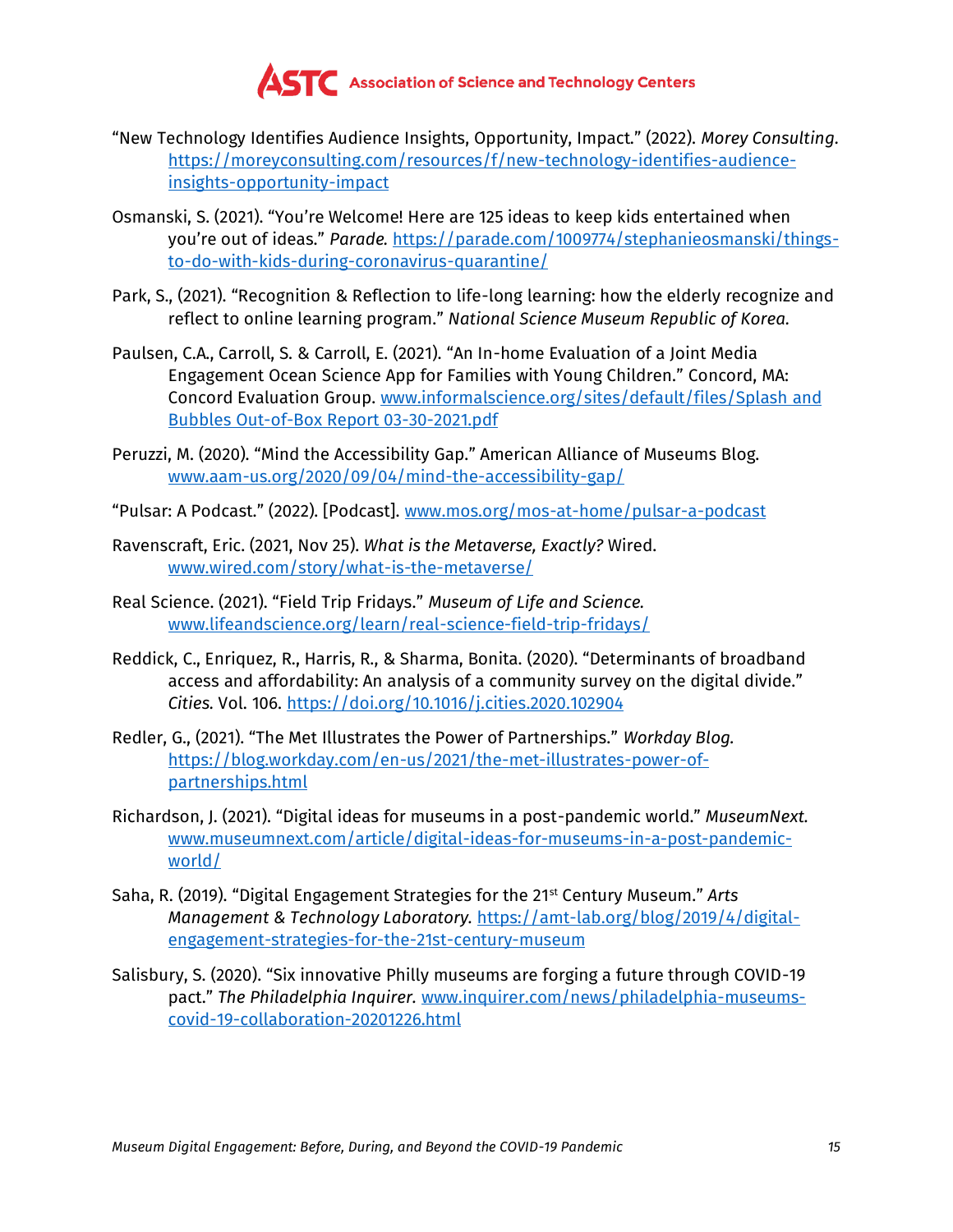

- Song, K. (2017). "Virtual Reality and Van Gogh Collide—Technology is Turning Museums into a Booming Industry." *CNBC Tech.* [www.cnbc.com/2017/09/22/how-technology-is](https://www.cnbc.com/2017/09/22/how-technology-is-turning-museums-into-a-booming-industry.html)[turning-museums-into-a-booming-industry.html](https://www.cnbc.com/2017/09/22/how-technology-is-turning-museums-into-a-booming-industry.html)
- Stein, S. (2022, Jan 10). *The AR, VR Future Coming in 2022: What We Learned from CES.* CNET. [www.cnet.com/tech/computing/vr-and-ar-looked-to-the-metaverse-at-ces-2022/](https://www.cnet.com/tech/computing/vr-and-ar-looked-to-the-metaverse-at-ces-2022/)
- The Tech Interactive. (2022). "Thetechninteractive." [TikTok Account]. [www.tiktok.com/@thetechinteractive?lang=en](https://www.tiktok.com/@thetechinteractive?lang=en)
- UNESCO Report. (2020). "Museums Around the World: In the Face of COVID-19." United Nations Educational, Scientific and Cultural Organization (UNESCO).
- UNESCO Report. (2021). "Museums Around the World: In the Face of COVID-19." *United Nations Educational, Scientific and Cultural Organization (UNESCO).*
- Visitor Studies Association (VSA). (2022). "Past Topics." [www.visitorstudies.org/virtual](https://www.visitorstudies.org/virtual-learning---past-topics)[learning---past-topics](https://www.visitorstudies.org/virtual-learning---past-topics)
- "Virtual and Self-Guided Tours." (2022). *North Carolina Museum of Natural Sciences.* <https://naturalsciences.org/exhibits/virtual-tours>
- Virtual Field Trips. (2022). *California Science Center.*  <https://californiasciencecenter.org/programs/virtual-field-trips>
- Wallace, J., MacPherson, A., Hammerness, K., Chavez-Reilly, M., & Gupta, P. (2021). "Pivoting in a pandemic: Supporting STEM teachers' learning through online professional learning during the museum closure." Journal of STEM Outreach 4(3). <https://doi.org/10.15695/jstem/v4i3.11>
- Washington, A. (2021). "How Museum of Gloucester Pivoted During Covid-19." *Museum Next.*  [www.museumnext.com/article/how-museum-pivoted-during-covid-19/](https://www.museumnext.com/article/how-museum-pivoted-during-covid-19/)
- Wikipedia (2022). "Second Life." January 27, 2022. [https://en.wikipedia.org/wiki/Second\\_Life](https://en.wikipedia.org/wiki/Second_Life)
- Wilkening, S. (2021). "Leisure time patterns among U.S. adults." *Wilkening Consulting.*  [www.wilkeningconsulting.com/uploads/8/6/3/2/86329422/data\\_story\\_-](http://www.wilkeningconsulting.com/uploads/8/6/3/2/86329422/data_story_-_leisure_time_2021.pdf) [\\_leisure\\_time\\_2021.pdf](http://www.wilkeningconsulting.com/uploads/8/6/3/2/86329422/data_story_-_leisure_time_2021.pdf)
- Woodruff, S.B.; Dixon, M.L., & Li, Y. (2020). "Evaluation of STEM in the PlaySpace: Final Report." Oxford, OH: Miami University, Discovery Center for Evaluation Research and Professional Learning. [www.informalscience.org/sites/default/files/UC](https://www.informalscience.org/sites/default/files/UC%20AISL%20Final%20Report%20MU.pdf) AISL Final [Report MU.pdf](https://www.informalscience.org/sites/default/files/UC%20AISL%20Final%20Report%20MU.pdf)
- Wuertenberg, N. (2020). "Digital resources and accessibility for museums and historical sites." <https://aaslh.org/digital-resources-and-accessibility/>
- Yoon, S., Elinich, K., Wang, J., Steinmeir, C., & Van Schooneveld, J. (2012). "Learning Impacts of a Digital Augmentation in a Science Museum." *Visitor Studies.* Vol. 15, No. 2, Pp. 157- 170. [www.tandfonline.com/doi/abs/10.1080/10645578.2012.715007](https://www.tandfonline.com/doi/abs/10.1080/10645578.2012.715007)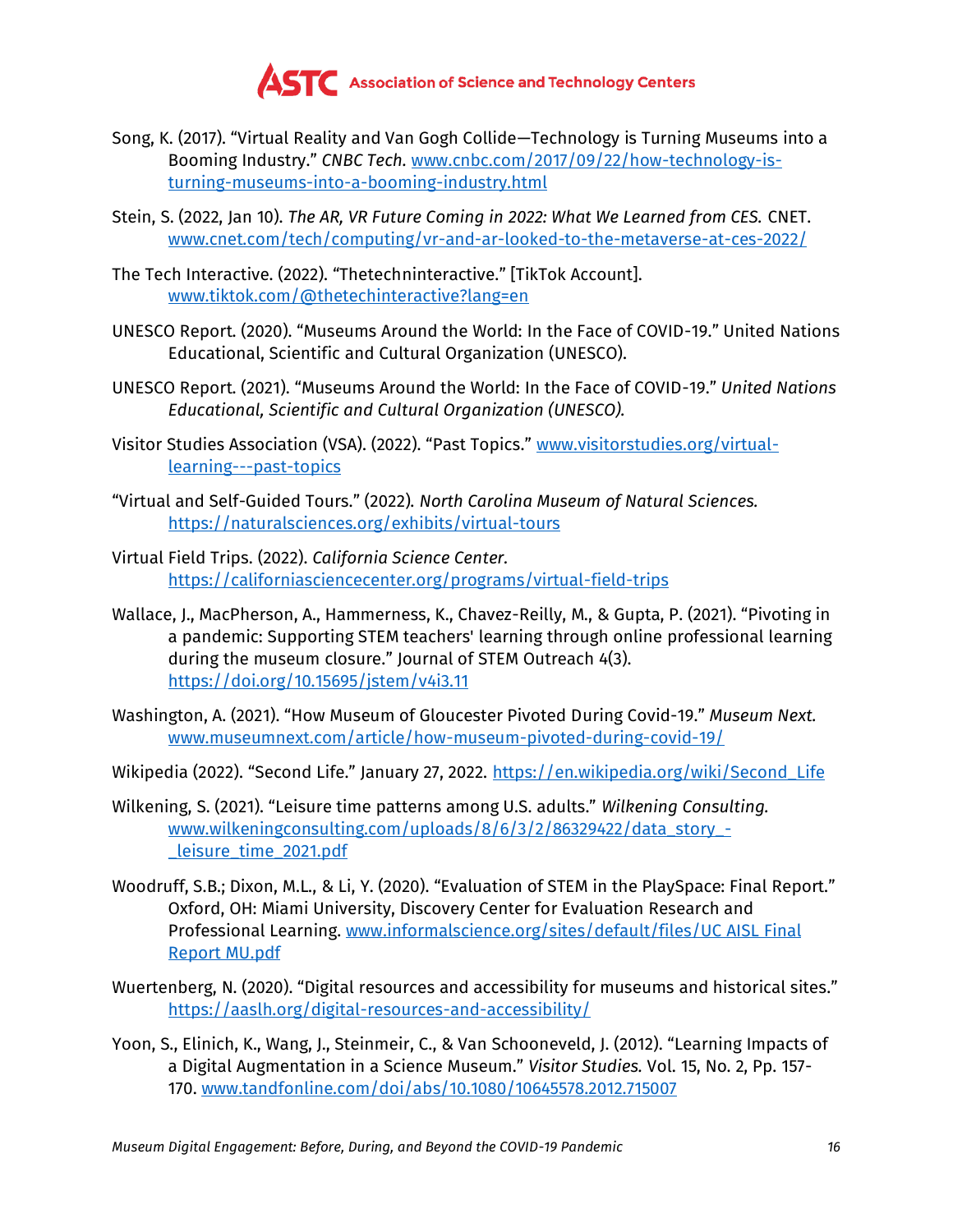

# **Works Consulted**

- "AAM 2019: Learnings in Digital Immersion and Diversity." (2019). *Art Processors.*  [www.artprocessors.net/articles/aam-2019-learnings-digital-immersion-and-diversity](https://www.artprocessors.net/articles/aam-2019-learnings-digital-immersion-and-diversity)
- "Transcripts and Captions for Digital Video." (2016). *Alliance Blog.* American Alliance of Museums. [www.aam-us.org/2016/11/02/moving-to-accessible-digital-video/](https://www.aam-us.org/2016/11/02/moving-to-accessible-digital-video/)
- "Culture Track" (2017). LaPlaca Cohen. <https://2017study.culturetrack.com/home>
- "Digital Transformation in the Museum Industry." (2016). Museums Report. Axiell. [https://wwwaxiellcom.cdn.triggerfish.cloud/uploads/2019/04/digital-transformation](https://wwwaxiellcom.cdn.triggerfish.cloud/uploads/2019/04/digital-transformation-in-the-musuem-industry.pdf)[in-the-musuem-industry.pdf](https://wwwaxiellcom.cdn.triggerfish.cloud/uploads/2019/04/digital-transformation-in-the-musuem-industry.pdf)
- Boelens, R., De Wever, B., & Voet, M. (2017). "Four key challenges to the design of blended learning: A systematic literature review." Educational Research Review. Vol. 22. www.researchgate.net/publication/317525957 Four key challenges to the design of [\\_blended\\_learning\\_A\\_systematic\\_literature\\_review](https://www.researchgate.net/publication/317525957_Four_key_challenges_to_the_design_of_blended_learning_A_systematic_literature_review)
- Cech, E., & Waidzunas, T. (2021). "Systemic inequalities for LGBTQ professionals in STEM." *Science Advances.* Vol. 7, No 3. [www.science.org/doi/10.1126/sciadv.abe0933](https://www.science.org/doi/10.1126/sciadv.abe0933)
- Chen., Y.C. (2007). "From Exhibits to Screen: A Comparison of Technology Applications in Physical and Virtual Museums—A Case Study of the Burke Museum." Proceedings of ED-MEDIA 2007—World Conference on Educational Multimedia, Hypermedia & Telecommunications. Pp. 424-429. Association for the Advancement of Computing in Education (AACE). [www.learntechlib.org/p/25416/](https://www.learntechlib.org/p/25416/)
- Christal, M., Kreipe de Montano, M., & Resta, P. (2004). "What Virtual Museum Projects with Native American Students Reveal about Culturally Responsive Teaching." Proceedings of E-Learn 2004—World Conference on E-Learning in Corporate, Government, Healthcare, and Higher Education. Pp. 2315-2320. Association for the Advancement of Computing in Education. [www.learntechlib.org/p/11226/](https://www.learntechlib.org/p/11226/)
- Daniela, L., (2020). "Virtual Museums as Learning Agents." Sustainability. Vol. 12, No. 7. <https://doi.org/10.3390/su12072698>
- Dilenschneider, C. (2016). "Real Talk: Why Cultural Organizations Must Better Engage Millennials (DATA)." Know Your Bone. [www.colleendilen.com/2016/01/13/real-talk](https://www.colleendilen.com/2016/01/13/real-talk-why-cultural-organizations-must-better-engage-millennials-data/)[why-cultural-organizations-must-better-engage-millennials-data/](https://www.colleendilen.com/2016/01/13/real-talk-why-cultural-organizations-must-better-engage-millennials-data/)
- Dillon, P. & Prosser, D. (2003). "Educational Transactions in Museum Online Learning Initiatives" International Journal on E-Learning. Vol. 2, No. 1. Association for the Advancement of Computing in Education (AACE). [www.learntechlib.org/p/17782/](https://www.learntechlib.org/p/17782/)
- "Field Trips." (2022). *Museum of Science and Industry Chicago.*  [www.msichicago.org/education/field-trips/](https://www.msichicago.org/education/field-trips/)